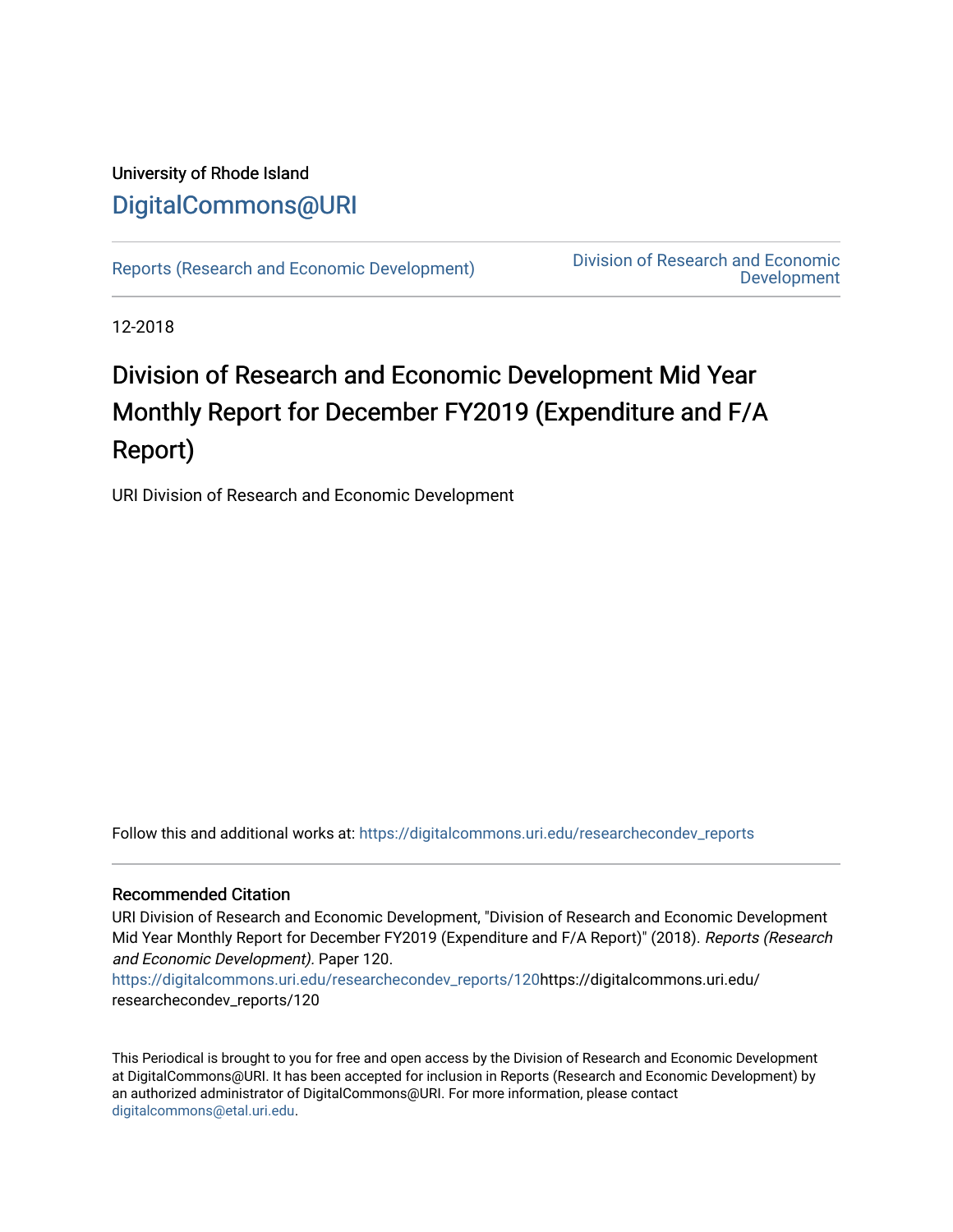# **THE UNIVERSITY** OF RHODE ISLAND

**Division of Research and Economic Development**

# **FY19 <sup>M</sup>id Year Expenditure & F/A Report**

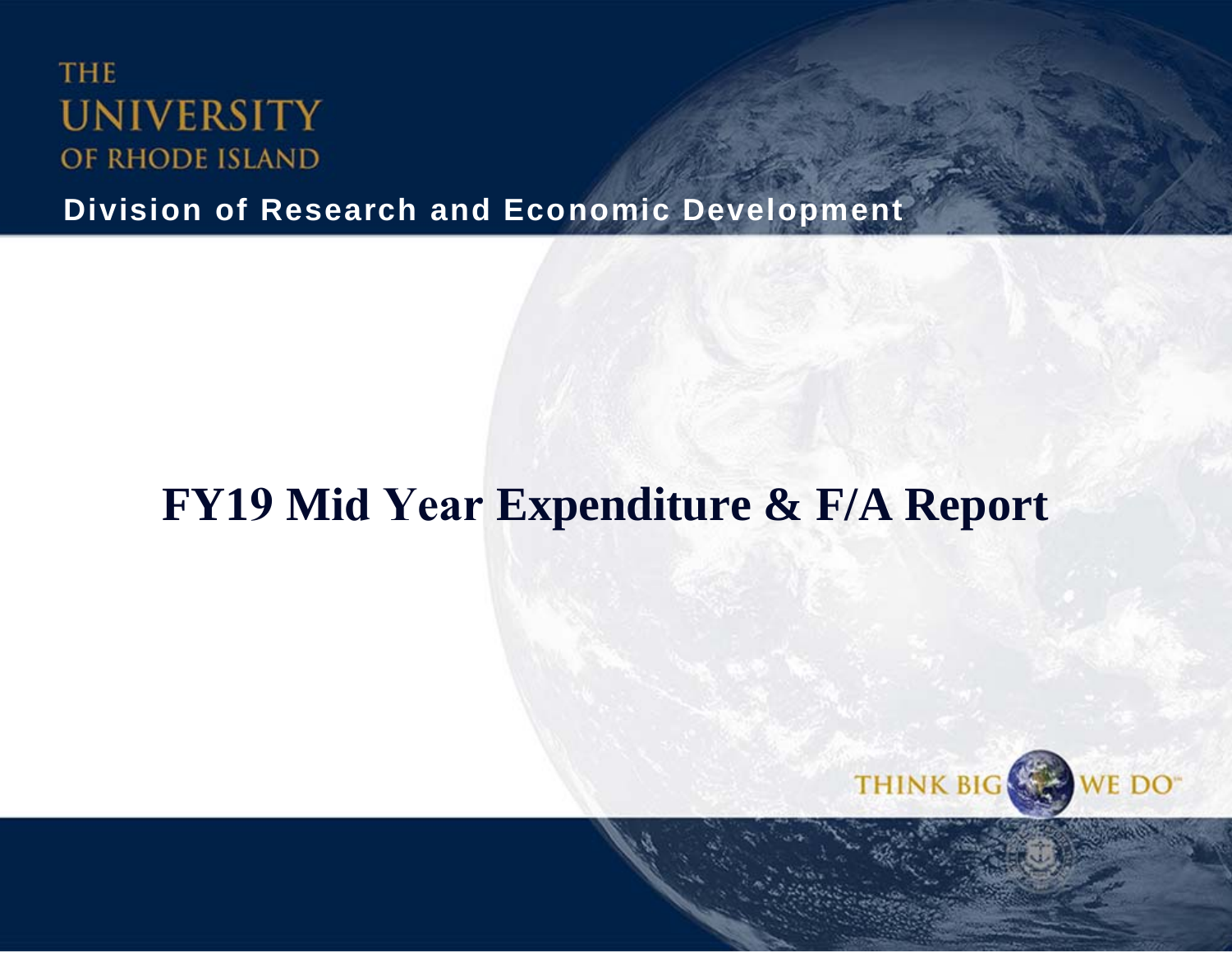|              | <b>FY15</b>         |                 | <b>FY16</b>         |                 |  |  |
|--------------|---------------------|-----------------|---------------------|-----------------|--|--|
|              | <b>Expenditures</b> |                 | <b>Expenditures</b> |                 |  |  |
| <b>Month</b> | Amount              | Cum. Amt.       | Amount              | Cum. Amt.       |  |  |
| July         | \$1,680,701.29      | \$1,680,701.29  | \$4,107,573.46      | \$4,107,573.46  |  |  |
| August       | \$8,870,261.61      | \$10,550,962.90 | \$7,512,516.97      | \$11,620,090.43 |  |  |
| September    | \$6,895,922.70      | \$17,446,885.60 | \$6,662,469.15      | \$18,282,559.58 |  |  |
| October      | \$5,824,445.29      | \$23,271,330.89 | \$5,648,174.53      | \$23,930,734.11 |  |  |
| November     | \$5,592,797.86      | \$28,864,128.75 | \$4,883,912.03      | \$28,814,646.14 |  |  |
| December     | \$5,872,439.42      | \$34,736,568.17 | \$7,256,338.46      | \$36,070,984.60 |  |  |
| January      | \$7,068,823.53      | \$41,805,391.70 | \$5,338,758.63      | \$41,409,743.23 |  |  |
| February     | \$4,879,179.34      | \$46,684,571.04 | \$4,819,021.80      | \$46,228,765.03 |  |  |
| March        | \$4,500,110.01      | \$51,184,681.05 | \$5,440,219.89      | \$51,668,984.92 |  |  |
| April        | \$5,649,967.19      | \$56,834,648.24 | \$4,660,073.54      | \$56,329,058.46 |  |  |
| May          | \$5,984,130.67      | \$62,818,778.91 | \$4,955,564.53      | \$61,284,622.99 |  |  |
| June         | \$15,390,726.70     | \$78,209,505.61 | \$14,365,471.49     | \$75,650,094.48 |  |  |
| <b>Total</b> | \$78,209,505.61     | \$78,209,505.61 | \$75,650,094.48     | \$75,650,094.48 |  |  |

**Table 1. Expenditures FY15 through December FY19**

|              |                 | <b>FY17</b><br><b>Expenditures</b> |                 | <b>FY18</b>         | <b>FY19</b><br><b>Expenditures</b> |                 |  |
|--------------|-----------------|------------------------------------|-----------------|---------------------|------------------------------------|-----------------|--|
|              |                 |                                    |                 | <b>Expenditures</b> |                                    |                 |  |
| <b>Month</b> | Amount          | Cum. Amt.                          | Amount          | Cum. Amt.           | Amount                             | Cum. Amt.       |  |
| July         | \$4,364,453.72  | \$4,364,453.72                     | \$4,160,506.79  | \$4,160,506.79      | \$6,346,883.01                     | \$6,346,883.01  |  |
| August       | \$8,054,978.92  | \$12,419,432.64                    | \$6,441,855.79  | \$10,602,362.58     | \$8,011,914.91                     | \$14,358,797.92 |  |
| September    | \$6,442,177.11  | \$18,861,609.75                    | \$6,111,072.73  | \$16,713,435.31     | \$7,164,913.47                     | \$21,523,711.39 |  |
| October      | \$5,644,291.29  | \$24,505,901.04                    | \$5,411,621.08  | \$22,125,056.39     | \$6,808,067.45                     | \$28,331,778.84 |  |
| November     | \$4,831,623.68  | \$29,337,524.72                    | \$5,515,618.69  | \$27,640,675.08     | \$8,095,507.98                     | \$36,427,286.82 |  |
| December     | \$6,387,244.99  | \$35,724,769.71                    | \$6,839,129.28  | \$34,479,804.36     | \$6,841,730.80                     | \$43,269,017.62 |  |
| January      | \$5,783,348.25  | \$41,508,117.96                    | \$5,976,873.49  | \$40,456,677.85     |                                    |                 |  |
| February     | \$5,610,474.73  | \$47,118,592.69                    | \$5,777,671.01  | \$46,234,348.86     |                                    |                 |  |
| March        | \$5,403,692.09  | \$52,522,284.78                    | \$5,597,480.01  | \$51,831,828.87     |                                    |                 |  |
| April        | \$4,922,664.70  | \$57,444,949.48                    | \$6,355,429.70  | \$58,187,258.57     |                                    |                 |  |
| May          | \$5,790,427.81  | \$63,235,377.29                    | \$7,617,128.44  | \$65,804,387.01     |                                    |                 |  |
| June         | \$15,111,019.77 | \$78,346,397.06                    | \$15,084,747.62 | \$80,889,134.63     |                                    |                 |  |
| Total        | \$78,346,397.06 | \$78,346,397.06                    | \$80,889,134.63 | \$80,889,134.63     | \$43,269,017.62                    | \$43,269,017.62 |  |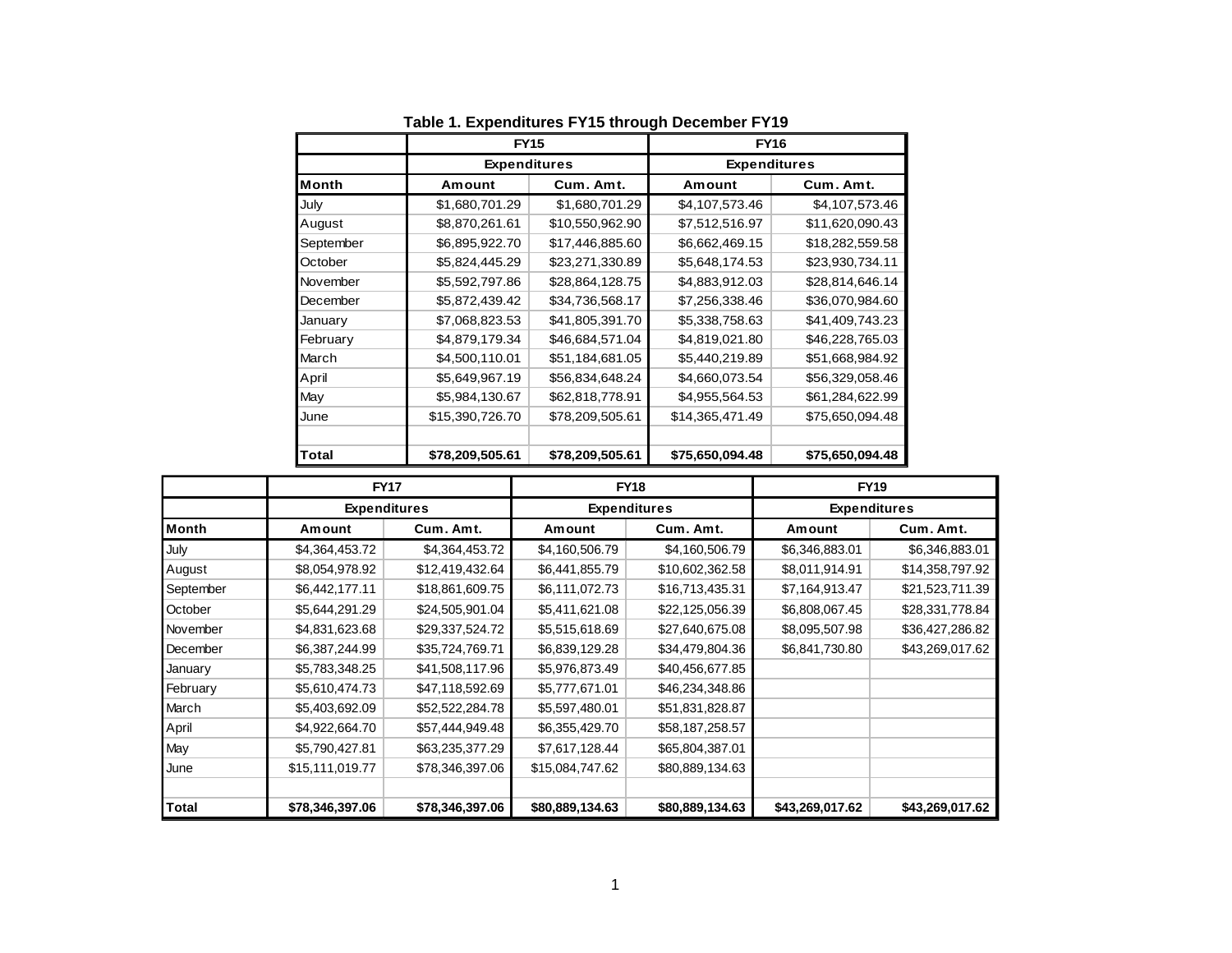

#### **Figure 1. Cumulative totals of Expenditures FY15 through December FY19**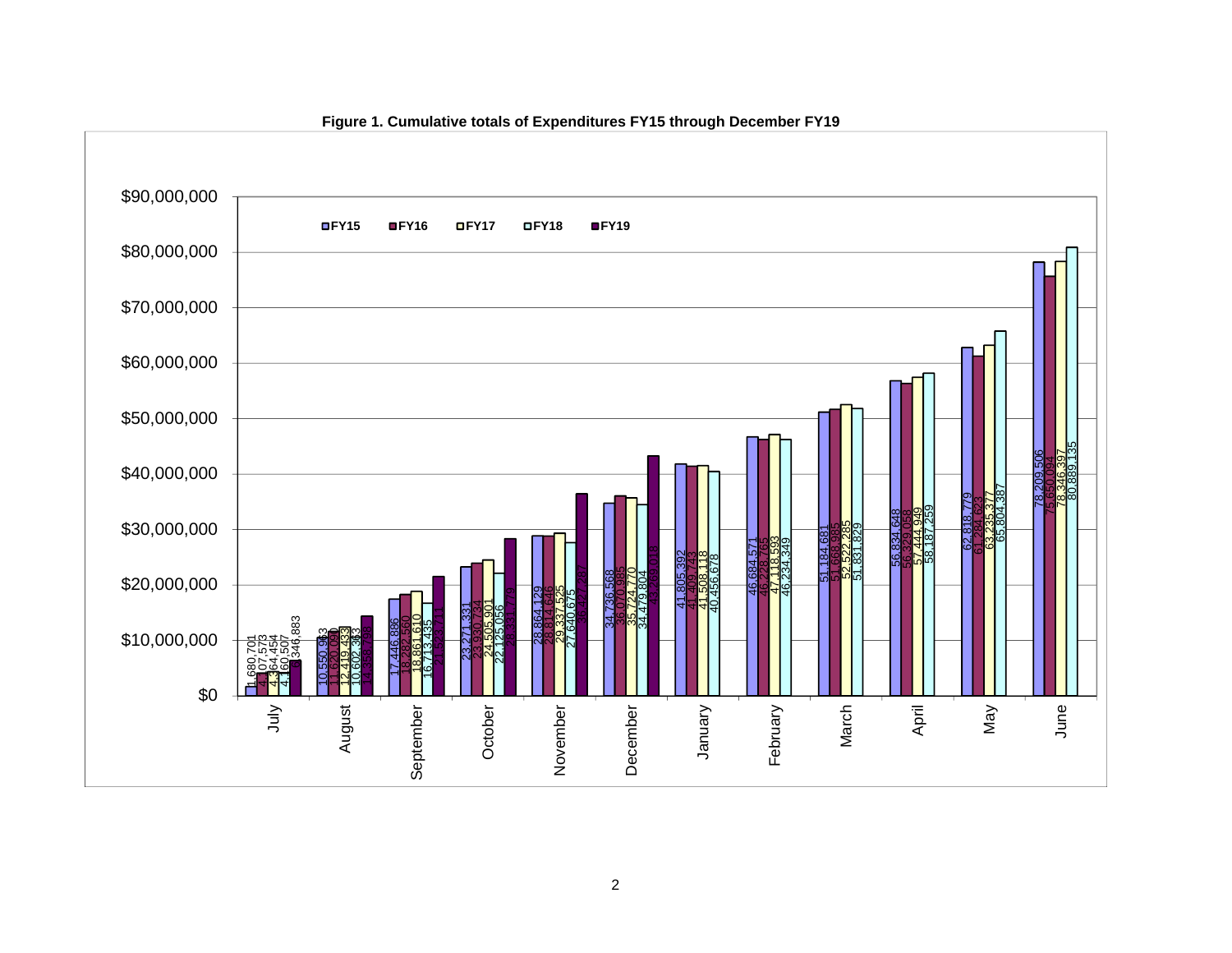#### **Table 2. Summary of Expenditures by administrative and academic units FY15 through December FY19**

| Administrative                         | <b>FY15</b>     | <b>FY16</b>     | <b>FY17</b>     | <b>FY18</b>     | <b>FY19</b>     | <b>Totals</b>    |
|----------------------------------------|-----------------|-----------------|-----------------|-----------------|-----------------|------------------|
| PRESIDENT'S OFFICE                     |                 |                 |                 |                 | \$6,000.48      | 6000.48          |
| <b>PROVOST</b>                         | \$128,879.86    | \$177,421.52    | \$223,159.78    | \$60,861.18     | \$10,635.68     | \$600,958.02     |
| VP, ADMINISTRATION                     | \$1,528.53      | \$505,794.19    | \$25,005.88     | \$429.35        | \$35,169.00     | \$567,926.95     |
| VP, RESEARCH & ECONOMIC DEV            | \$5,421,523.73  | \$4,556,914.39  | \$3,463,066.99  | \$3,462,796.73  | \$3,074,320.80  | \$19,978,622.64  |
| <b>VP, STUDENT AFFAIRS</b>             | \$265,077.72    | \$258,567.89    | \$58,107.97     | \$3,358.63      | \$0.00          | \$585,112.21     |
| <b>Academic</b>                        |                 |                 |                 |                 |                 |                  |
| <b>ARTS &amp; SCIENCES</b>             | \$7,476,896.31  | \$6,463,633.34  | \$5,214,075.41  | \$4,919,680.41  | \$1,985,774.88  | \$26,060,060.35  |
| <b>BUSINESS ADMINISTRATION</b>         | \$278,056.27    | \$185,104.17    | \$64,528.47     | \$131,076.82    | \$69,147.83     | \$727,913.56     |
| <b>CONTINUING EDUCATION</b>            | \$54,228.32     | \$34,680.22     | <b>NA</b>       | NA.             | NA.             | \$88,908.54      |
| EDUCATION AND PROF STUDIES             | \$1,069,573.76  | \$881,059.24    | \$803,815.20    | \$1,219,670.14  | \$1,155,645.13  | \$5,129,763.47   |
| <b>ENGINEERING</b>                     | \$5,022,059.61  | \$5,401,589.39  | \$6,629,119.61  | \$7,001,223.15  | \$4,427,305.77  | \$28,481,297.53  |
| <b>ENVIRONMENT &amp; LIFE SCIENCES</b> | \$18,788,966.04 | \$18,989,479.06 | \$18,612,004.83 | \$17,501,654.88 | \$7,524,969.90  | \$81,417,074.71  |
| ACADEMIC HEALTH COLLABORATIVE          | \$0.00          | \$0.00          | \$216,650.38    | \$1,259,255.64  | \$689,554.18    | \$2,165,460.20   |
| <b>HEALTH SCIENCES</b>                 | \$4,107,555.09  | \$3,634,897.09  | \$5,272,183.22  | \$6,442,084.25  | \$2,893,565.17  | \$22,350,284.81  |
| <b>HUMAN SCIENCE &amp; SERVICES</b>    | \$488,804.33    | \$111,218.01    | <b>NA</b>       | NA.             | NA.             | \$600,022.34     |
| <b>NURSING</b>                         | \$704,486.48    | \$843,001.19    | \$1,112,099.70  | \$1,221,730.92  | \$382,782.20    | \$4,264,100.49   |
| <b>OCEANOGRAPHY</b>                    | \$25,081,998.93 | \$26,343,768.36 | \$30,208,723.77 | \$28,028,408.48 | \$15,496,074.24 | \$125,158,973.78 |
| <b>PHARMACY</b>                        | \$9,183,521.17  | \$7,152,377.32  | \$6,097,549.43  | \$8,624,912.08  | \$5,020,525.65  | \$36,078,885.65  |
| UNIVERSITY COLLEGE                     | \$136,349.45    | \$110,589.10    | \$68,844.59     | \$3,952.14      | \$3,686.69      | \$323,421.97     |
| UNIVERSITY LIBRARY                     |                 |                 | \$277,461.83    | \$1,008,039.84  | \$493,860.03    | \$1,779,361.70   |

**Totals \$78,209,505.61 \$75,650,094.48 \$78,346,397.06 \$80,889,134.63 \$43,269,017.62 \$356,358,148.93**

CANCER PREV RESEARCH CTR - Prior to FY17 was reported in Arts and Sciences

CENTER FOR HUMAN SERVICES - Prior to FY17 was reported in Human Science and Services

COMMUNICATIVE DISORDERS - Prior to FY17 was reported in Human Science and Services

EDUCATION - Prior to FY17 was reported in Human Science and Services

GERONTOLOGY - Prior to FY17 was reported in Human Science and Services

HUMAN DEV/COUNSEL/FAM STUDIES - Prior to FY17 was reported in Human Science and Services

NUTRITION AND FOOD SCIENCES - Prior to FY17 was reported in Environment and Life Sciences

PHYSICAL THERAPY - Prior to FY17 was reported in Human Science and Services

PSYCHOLOGY - Prior to FY17 was reported in Arts and Sciences

TEXTILE, FASHION AND MERCHANDISING - Prior to FY17 was reported in Human Science and Services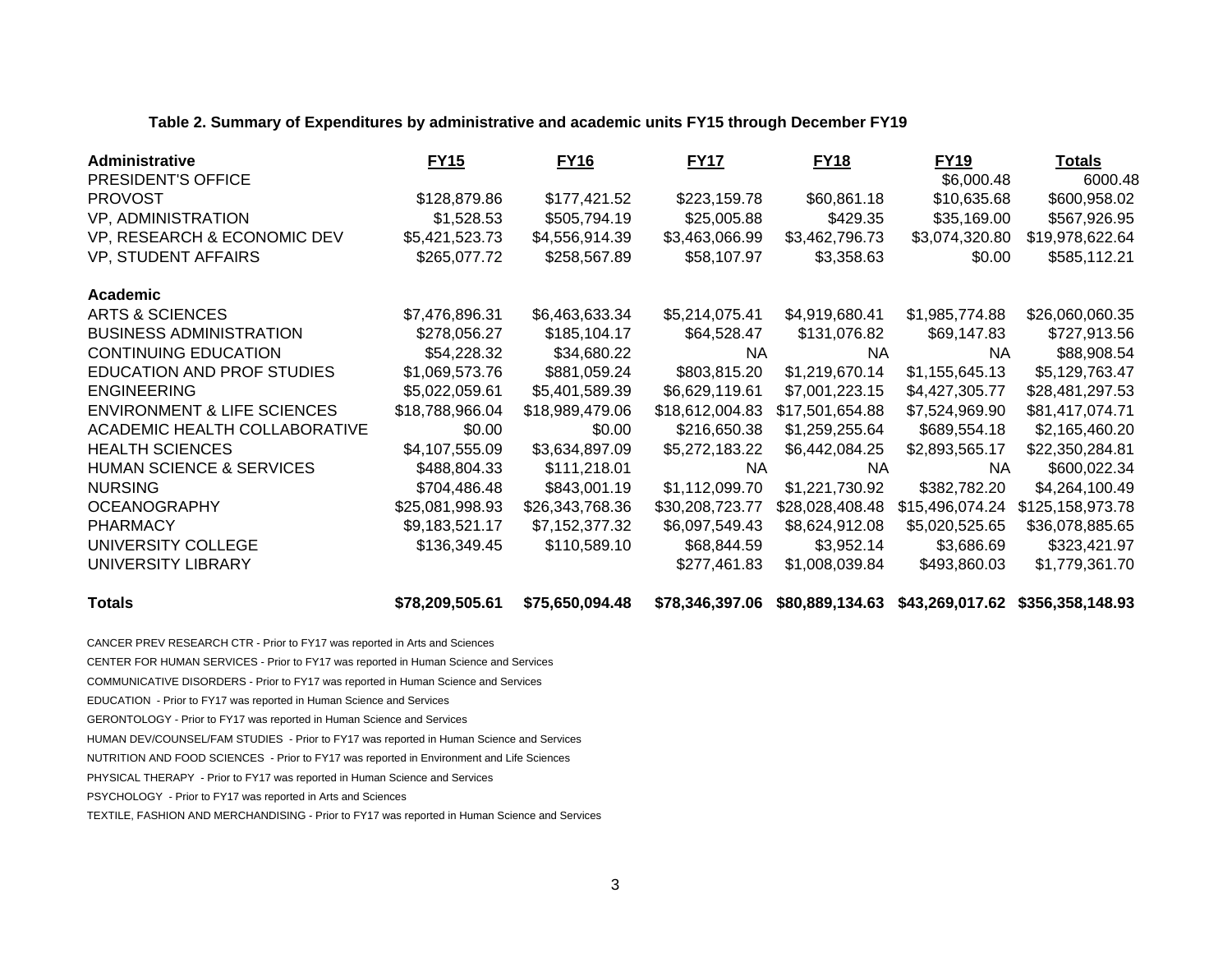#### **Table 2a. Expenditures by departments within colleges FY15 through December FY19**

| <b>College</b>                         | <b>FY15</b>    | <b>FY16</b>    | <b>FY17</b>    | <b>FY18</b>    | <b>FY19</b>    | <b>Totals</b>   |
|----------------------------------------|----------------|----------------|----------------|----------------|----------------|-----------------|
| <b>Arts and Sciences</b>               | \$7,476,896.31 | \$6,463,633.34 | \$5,214,075.41 | \$4,919,680.41 | \$1,985,774.88 | \$26,058,060.35 |
| ARCHEOLOGY AND APPLIED HISTORY         | \$6,321.43     | \$6,145.56     | \$10,168.69    | \$2,923.76     | \$0.00         | \$25,559.44     |
| <b>ART</b>                             | \$0.00         | \$0.00         | \$0.00         | \$0.00         | \$0.00         | \$0.00          |
| <b>CHEMISTRY</b>                       | \$5,217,375.21 | \$4,320,469.28 | \$2,807,595.92 | \$2,278,632.87 | \$849,355.89   | \$15,473,429.18 |
| <b>COMMUNICATION STUDIES</b>           | \$0.00         | \$0.00         | \$0.00         | \$0.00         | \$0.00         | \$0.00          |
| <b>COMPUTER SCIENCE/STATISTICS</b>     | \$382,532.44   | \$618,106.57   | \$755,690.38   | \$955,291.99   | \$437,082.08   | \$3,148,703.46  |
| <b>DEAN'S OFFICE</b>                   | \$0.00         | \$0.00         | \$0.00         | \$0.00         | \$0.00         | \$0.00          |
| <b>ECONOMICS</b>                       | \$0.00         | \$0.00         | \$0.00         | \$0.00         | \$0.00         | \$0.00          |
| <b>ENGLISH</b>                         |                |                | \$22,254.61    | \$2,745.39     | \$0.00         | \$25,000.00     |
| FEINSTEIN HUNGER CENTER (DEAN'S OF     | \$530,029.44   | \$495,320.46   | \$504,024.00   | \$492,690.49   | \$239,991.80   | \$2,262,056.19  |
| <b>GREAT PERFORMANCES</b>              | \$0.00         | \$0.00         | \$0.00         | \$0.00         | \$0.00         | \$0.00          |
| <b>HISTORY</b>                         | \$278,409.02   | \$15,557.68    | \$78,928.92    | \$154,552.49   | \$0.00         | \$527,448.11    |
| THE HARRINGTON SCHOOL                  | \$0.00         | \$0.00         | \$508.75       | $-$508.75$     | \$0.00         | \$0.00          |
| <b>LANGUAGES</b>                       | \$439,262.76   | \$344,894.65   | \$516,222.88   | \$580,425.40   | \$241,958.26   | \$2,122,763.95  |
| <b>LIBRARY AND INFORMATION STUDIES</b> | (\$156.57)     | \$202,816.07   | \$163,860.02   | \$97,146.09    | \$5,267.63     | \$468,933.24    |
| <b>MATHEMATICS</b>                     | \$49,008.55    | \$0.00         | \$0.00         | \$0.00         | \$0.00         | \$49,008.55     |
| PHILOSOPHY                             |                |                | \$2,000.00     | \$0.00         | \$0.00         |                 |
| <b>PHYSICS</b>                         | \$543,102.03   | \$362,321.19   | \$258,458.95   | \$216,740.85   | \$103,613.30   | \$1,484,236.32  |
| POLITICAL SCIENCE                      |                | \$12,882.03    | \$57,711.08    | \$115,338.37   | \$59,726.81    | \$245,658.29    |
| SOCIOLOGY/ANTHROPOLOGY                 | \$0.00         | \$85,119.85    | \$35,547.46    | \$19,156.58    | \$47,579.11    | \$187,403.00    |
| <b>WOMEN'S STUDIES</b>                 | \$0.00         | \$0.00         | \$0.00         | \$0.00         | \$0.00         | \$0.00          |
| <b>WRITING AND RHETORIC</b>            | \$31,012.00    | \$0.00         | \$1,103.75     | \$4,544.88     | \$1,200.00     | \$37,860.63     |
| <b>Business Administration</b>         | \$278,056.27   | \$185,104.17   | \$64,528.47    | \$131,076.82   | \$69,147.83    | \$727,913.56    |
| <b>DEAN'S OFFICE</b>                   | \$237,638.22   | \$181,069.91   | \$36,101.58    | \$127,111.21   | \$69,147.83    | \$651,068.75    |
| <b>FACULTY - INSTRUCTION</b>           | \$19,818.27    | \$0.00         | \$18,320.00    | \$0.00         | \$0.00         | \$38,138.27     |
| <b>TEXTILES, FASHION MERCHANDISING</b> | \$20,599.78    | \$4,034.26     | \$10,106.89    | \$3,965.61     | \$0.00         | \$38,706.54     |

NA - Not Applicable (unit did not exist or was in another division)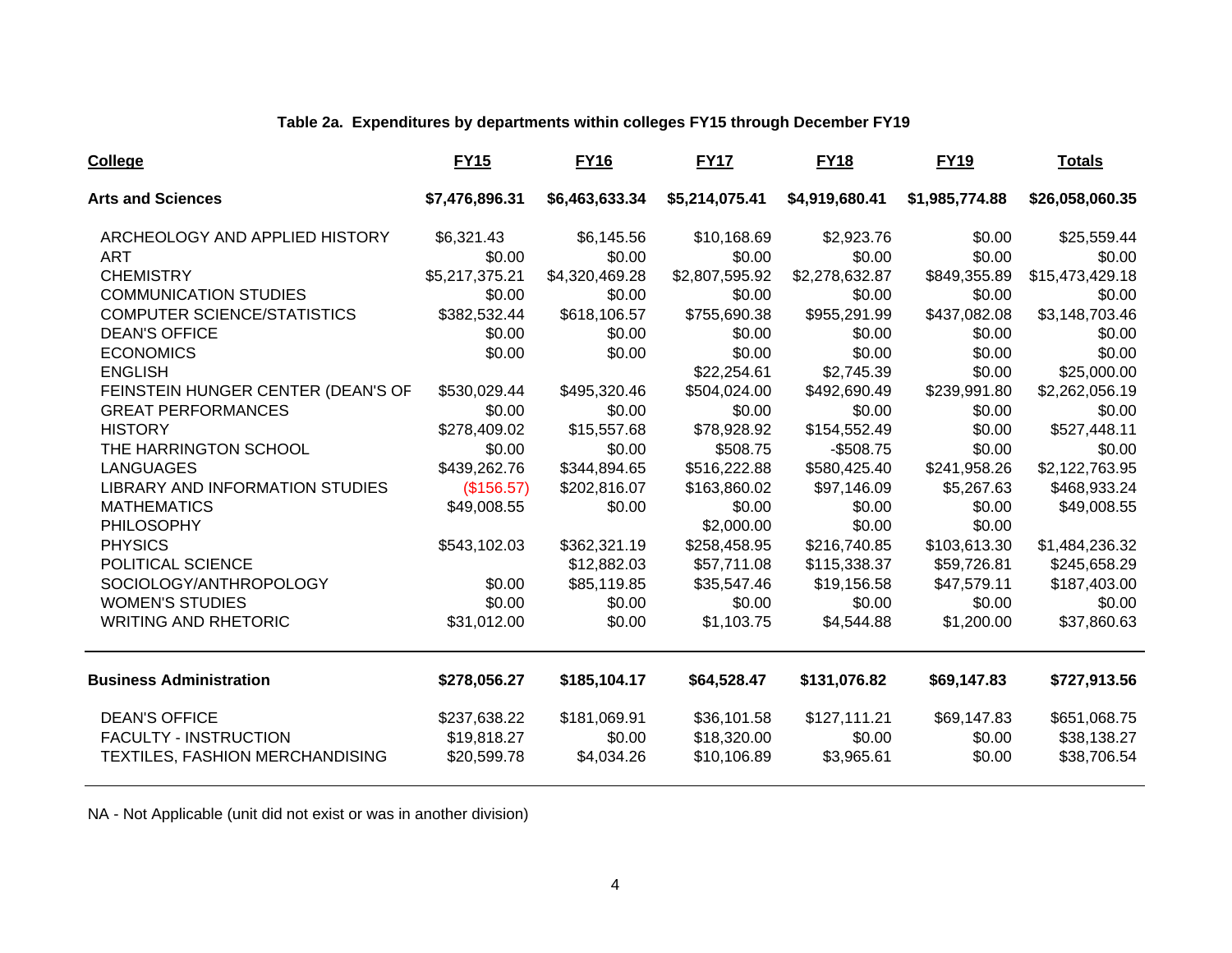| <b>College</b>                                                                            | <b>FY15</b>                  | <b>FY16</b>                  | <b>FY17</b>                                                     | <b>FY18</b>                                   | <b>FY19</b>                             | <b>Totals</b>                  |
|-------------------------------------------------------------------------------------------|------------------------------|------------------------------|-----------------------------------------------------------------|-----------------------------------------------|-----------------------------------------|--------------------------------|
| <b>Continuing Education</b>                                                               | 54,228.32                    | \$34,680.22                  | <b>NA</b>                                                       | <b>NA</b>                                     | <b>NA</b>                               | 88,908.54                      |
| <b>Education and Professional Studies</b>                                                 | \$1,069,573.76               | \$881,059.24                 | \$803,815.20                                                    | \$1,219,670.14                                | \$1,155,645.13                          | \$5,129,763.47                 |
| BIOTECH MANUFACTURING PVD COHORT<br><b>DEAN CEPS</b><br><b>CEPS STRATEGIC INITIATIVES</b> |                              |                              | \$12,013.07                                                     | \$68,280.63<br>\$0.00                         | \$28,447.02<br>\$0.00                   | \$96,727.65<br>\$12,013.07     |
| CENTER FOR HUMAN SERVICES<br><b>EDUCATION</b>                                             | \$410,461.75<br>\$659,112.01 | \$276,611.06<br>\$604,448.18 | \$195,030.55<br>\$596,771.58                                    | \$104,390.37<br>\$27,414.31<br>\$1,019,584.83 | \$71,639.89<br>\$0.00<br>\$1,055,558.22 | \$909,517.67<br>\$3,935,474.82 |
| <b>Engineering</b>                                                                        | \$5,022,059.61               | \$5,401,589.39               | \$6,629,119.61                                                  | \$7,001,223.15                                | \$4,427,305.77                          | \$28,433,777.12                |
| <b>CHEMICAL ENGINEERING</b>                                                               | \$900,377.66                 | \$896,373.55                 | \$683,606.06                                                    | \$718,179.44                                  | \$227,454.36                            | \$3,425,991.07                 |
| CIVIL/ENVIRONMENTAL ENGINEERING<br><b>COEUT</b>                                           | \$479,380.35                 | \$533,372.92                 | \$662,124.36                                                    | \$661,521.34<br>\$47,520.41                   | \$1,205,370.28<br>\$0.00                | \$3,541,769.25                 |
| <b>DEAN'S OFFICE</b>                                                                      | \$93,343.33                  | \$104,868.81                 | \$66,863.79                                                     | \$88,132.28                                   | \$22,704.55                             | \$375,912.76                   |
| <b>ELECTRICAL ENGINEERING</b>                                                             | \$1,273,872.81               | \$1,441,030.46               | \$2,162,629.66                                                  | \$2,879,746.94                                | \$1,735,601.53                          | \$9,492,881.40                 |
| INTERNATIONAL ENGINEERING PROG                                                            | \$29,241.74                  | \$29,941.59                  | \$950.95                                                        | \$23,835.95                                   | \$0.00                                  | \$83,970.23                    |
| MECHANICAL AND INDUSTRIAL SYSTEMS                                                         | \$868,934.46                 | \$1,045,140.11               | \$1,565,094.55                                                  | \$1,165,073.69                                | \$628,119.21                            | \$5,272,362.03                 |
| <b>OCEAN ENGINEERING</b>                                                                  | \$1,376,909.26               | \$1,350,861.95               | \$1,487,850.24                                                  | \$1,417,213.10                                | \$608,055.84                            | \$6,240,890.39                 |
| <b>Environment &amp; Life Sciences</b>                                                    |                              |                              | \$18,788,966.04 \$18,989,479.06 \$18,612,004.83 \$17,501,654.88 |                                               | \$7,524,969.90                          | \$81,417,074.71                |
| AGRICULTURAL EXPERIMENT STATION                                                           | \$101,549.25                 | \$240.75                     | \$0.00                                                          | \$0.00                                        | \$0.00                                  | \$101,790.00                   |
| <b>BIOLOGICAL SCIENCES</b>                                                                | \$830,688.19                 | \$378,192.24                 | \$187,992.60                                                    | \$166,642.68                                  | \$8,871.59                              | \$1,572,387.30                 |
| CELL AND MOLECULAR BIOLOGY                                                                | \$6,395,100.83               | \$499,345.05                 | \$50,495.75                                                     | \$0.00                                        | \$0.00                                  | \$6,944,941.63                 |
| CELLS ACADEMIC UNIT 1                                                                     | \$2,625,891.41               | \$4,371,887.89               | \$3,669,012.05                                                  | \$3,497,989.20                                | \$1,571,826.78                          | \$15,736,607.33                |
| <b>CELLS ACADEMIC UNIT 2</b>                                                              | \$2,021,765.51               | \$3,754,819.90               | \$4,481,162.44                                                  | \$5,434,613.44                                | \$2,421,737.01                          | \$18,114,098.30                |
| <b>CELLS ACADEMIC UNIT 3</b>                                                              | \$998,563.63                 | \$6,741,669.98               | \$7,715,068.59                                                  | \$6,625,802.66                                | \$2,787,253.91                          | \$24,868,358.77                |
| <b>COMMUNITY PLANNING/AREA DEVEL</b>                                                      | \$0.00                       | \$0.00                       | \$0.00                                                          | \$0.00                                        | \$0.00                                  | \$0.00                         |
| <b>COOPERATIVE EXTENSION</b>                                                              | \$351,011.76                 | \$19,403.98                  | \$0.00                                                          | \$0.00                                        | \$0.00                                  | \$370,415.74                   |
| <b>DEAN'S OFFICE</b>                                                                      | \$986,264.86                 | \$948,285.28                 | \$932,927.00                                                    | \$911,870.86                                  | \$353,493.90                            | \$4,132,841.89                 |
| ENV & NAT RESOURCE ECONOMICS                                                              | \$177,672.07                 | \$36,788.39                  | \$0.00                                                          | \$0.00                                        | \$0.00                                  | \$214,460.46                   |
| FISHERIES, ANIMAL & VET SCIENCE                                                           | \$744,704.32                 | \$219,814.32                 | \$136,949.36                                                    | \$126,070.47                                  | \$62,376.12                             | \$1,289,914.59                 |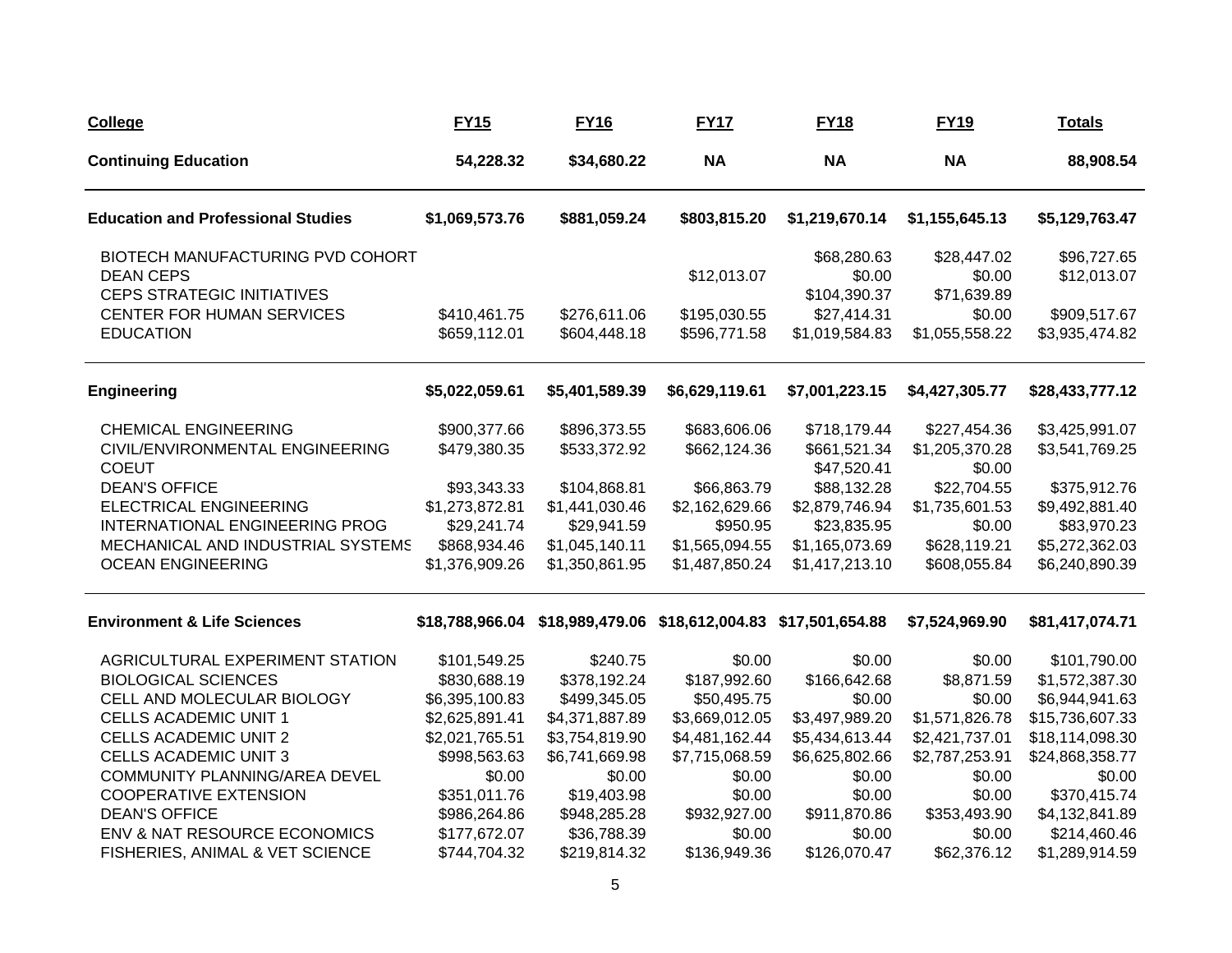| <b>GEOSCIENCES</b>                         | \$728,918.34                   | \$332,221.79                  | \$300,497.18                 | \$67,442.62            | \$17,115.32            | \$1,446,195.25                 |
|--------------------------------------------|--------------------------------|-------------------------------|------------------------------|------------------------|------------------------|--------------------------------|
| <b>MARINE AFFAIRS</b>                      | \$144,011.32                   | \$87,073.86                   | \$29,331.89                  | \$0.00                 | \$0.00                 | \$260,417.07                   |
| NATURAL RESOURCES SCIENCE<br>PLANT SCIENCE | \$2,143,742.97<br>\$539,081.58 | \$1,546,583.49<br>\$53,152.14 | \$1,102,214.79<br>\$6,353.18 | \$671,222.95<br>\$0.00 | \$302,295.27<br>\$0.00 | \$5,766,059.47<br>\$598,586.90 |
|                                            |                                |                               |                              |                        |                        |                                |
| <b>College</b>                             | <b>FY15</b>                    | <b>FY16</b>                   | <b>FY17</b>                  | <b>FY18</b>            | <b>FY19</b>            | <b>Totals</b>                  |
| <b>ACADEMIC HEALTH COLLABORATIVE</b>       | \$0.00                         | \$0.00                        | \$216,650.38                 | \$1,259,255.64         | \$689,554.18           | \$2,165,460.20                 |
| <b>IIHI ADMINISTRATION</b>                 |                                |                               | \$216,650.38                 | \$1,259,255.64         | \$689,554.18           | \$2,165,460.20                 |
| <b>HEALTH SCIENCES</b>                     | \$4,111,725.99                 | \$3,634,897.09                | \$5,272,183.22               | \$6,442,084.25         | \$2,893,565.17         | \$22,354,455.71                |
| <b>CANCER PREVENTION RESEARCH CTR</b>      | \$2,463,640.92                 | \$2,088,689.41                | \$2,151,287.89               | \$2,344,359.95         | \$714,621.48           | \$9,762,599.65                 |
| <b>COMMUNICATIVE DISORDERS</b>             | \$0.00                         | \$5,156.63                    | \$3,876.10                   | \$0.00                 | \$0.00                 | \$9,032.73                     |
| <b>DEAN HEALTH SCIENCES</b>                |                                |                               |                              |                        | \$20,003.28            |                                |
| <b>GERONTOLOGY</b>                         | \$397,586.70                   | \$554,197.69                  | \$918,930.00                 | \$1,031,316.58         | \$502,119.42           | \$3,404,150.39                 |
| <b>KINESIOLOGY</b>                         | \$4,170.90                     | \$0.00                        | \$0.00                       | \$2,995.00             | \$24,641.23            | \$31,807.13                    |
| HUMAN DEV AND FAMILY STUDIES               | \$98,711.33                    | \$71,491.06                   | \$73,671.29                  | \$111,538.81           | \$64,277.48            | \$419,689.97                   |
| NUTRITION AND FOOD SCIENCE                 | \$649,963.96                   | \$98,797.61                   | \$1,249,136.79               | \$1,859,257.84         | \$1,046,817.98         | \$4,903,974.18                 |
| PHYSICAL THERAPY                           | \$169,526.56                   | \$521,702.79                  | \$627,091.76                 | \$582,072.93           | \$251,575.27           | \$2,151,969.31                 |
| <b>PSYCHOLOGY</b>                          | \$328,125.62                   | \$294,861.90                  | \$248,189.39                 | \$510,543.13           | \$269,509.03           | \$1,651,229.07                 |
| <b>Human Science &amp; Services</b>        | \$484,633.43                   | \$111,218.01                  | <b>NA</b>                    | <b>NA</b>              | <b>NA</b>              | \$595,851.44                   |
| <b>DEAN'S OFFICE</b>                       | \$483,703.21                   | \$111,218.01                  |                              |                        | \$0.00                 | \$594,921.22                   |
| KINGSTON CHILD DVLP CENTER                 | \$930.22                       | \$0.00                        |                              |                        | \$0.00                 | \$930.22                       |
| <b>Nursing</b>                             | \$704,486.48                   | \$843,001.19                  | \$1,112,099.70               | \$1,221,730.92         | \$382,782.20           | \$4,264,100.49                 |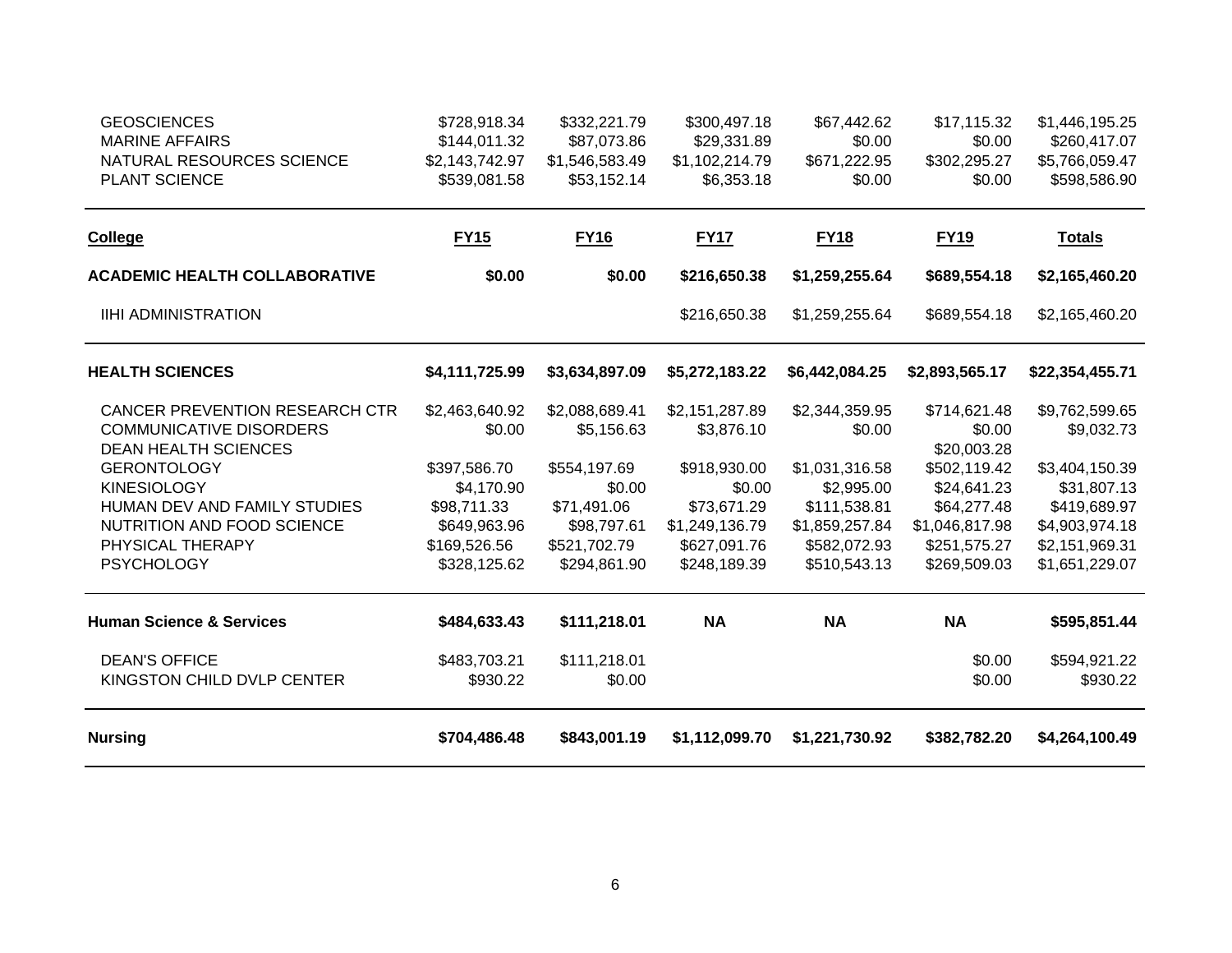| <b>College</b>                                                                                                                                                            | <b>FY15</b>                                                               | <b>FY16</b>                                                             | <b>FY17</b>                                                         | <b>FY18</b>                                                                           | <b>FY19</b>                                                                            | <b>Totals</b>                                                                                       |
|---------------------------------------------------------------------------------------------------------------------------------------------------------------------------|---------------------------------------------------------------------------|-------------------------------------------------------------------------|---------------------------------------------------------------------|---------------------------------------------------------------------------------------|----------------------------------------------------------------------------------------|-----------------------------------------------------------------------------------------------------|
| Oceanography                                                                                                                                                              | \$25,081,998.93                                                           | \$26,343,768.36                                                         | \$30,208,723.77                                                     |                                                                                       |                                                                                        | \$28,028,408.48 \$15,496,074.24 \$125,158,973.78                                                    |
| <b>Pharmacy</b>                                                                                                                                                           | \$9,183,521.17                                                            | \$7,152,377.32                                                          | \$6,097,549.43                                                      | \$8,624,912.08                                                                        | \$5,020,525.65                                                                         | \$36,078,885.65                                                                                     |
| <b>BIOMEDICAL AND PHARMACEUTICAL SCI</b><br><b>CRIME LAB</b><br><b>DEAN'S OFFICE</b><br>LIVING RITE/HEALTH POLICY<br>PHARMACY PRACTICE<br>RYAN INSTITUTE FOR NEUROSCIENCE | \$5,513,610.81<br>\$12,911.55<br>\$0.00<br>\$3,088,135.30<br>\$568,863.51 | \$5,988,762.17<br>\$36,745.33<br>\$0.00<br>\$729,664.30<br>\$397,205.52 | \$5,495,906.40<br>\$22,146.16<br>\$585.76<br>\$0.00<br>\$578,911.11 | \$7,725,506.55<br>\$20,818.83<br>\$46,864.57<br>\$0.00<br>\$781,756.94<br>\$49,965.19 | \$4,244,365.01<br>\$20,407.15<br>\$101,536.00<br>\$0.00<br>\$589,330.97<br>\$64,886.51 | \$28,968,150.94<br>\$113,029.02<br>\$148,986.33<br>\$3,817,799.60<br>\$2,916,068.05<br>\$114,851.70 |
| <b>University College</b>                                                                                                                                                 | \$136,349.45                                                              | \$110,589.10                                                            | \$68,844.59                                                         | \$3,952.14                                                                            | \$3,686.69                                                                             | \$323,421.97                                                                                        |
| LEARNING ASSISTANCE CENTER<br>UNIVERSITY COLLEGE                                                                                                                          | \$111,857.60<br>\$24,491.85                                               | \$87,072.80<br>\$23,516.30                                              | \$37,452.44<br>\$31,392.15                                          | \$0.00<br>\$3,952.14                                                                  | \$0.00<br>\$3,686.69                                                                   | \$236,382.84<br>\$87,039.13                                                                         |
| <b>University Library</b>                                                                                                                                                 |                                                                           |                                                                         | \$277,461.83                                                        | \$1,008,039.84                                                                        | \$493,860.03                                                                           | \$1,779,361.70                                                                                      |
| <b>DATASPARK</b>                                                                                                                                                          |                                                                           |                                                                         | \$277,461.83                                                        | \$1,008,039.84                                                                        | \$493,860.03                                                                           | \$1,779,361.70                                                                                      |

NA - Not Applicable (unit does not exist or is in another division)

CANCER PREV RESEARCH CTR - Prior to FY17 was reported in Arts and Sciences

CENTER FOR HUMAN SERVICES - Prior to FY17 was reported in Human Science and Services

COMMUNICATIVE DISORDERS - Prior to FY17 was reported in Human Science and Services

EDUCATION - Prior to FY17 was reported in Human Science and Services

GERONTOLOGY - Prior to FY17 was reported in Human Science and Services

HUMAN DEV/COUNSEL/FAM STUDIES - Prior to FY17 was reported in Human Science and Services

NUTRITION AND FOOD SCIENCES - Prior to FY17 was reported in Environment and Life Sciences

PHYSICAL THERAPY - Prior to FY17 was reported in Human Science and Services

PSYCHOLOGY - Prior to FY17 was reported in Arts and Sciences

TEXTILE, FASHION AND MERCHANDISING - Prior to FY17 was reported in Human Science and Services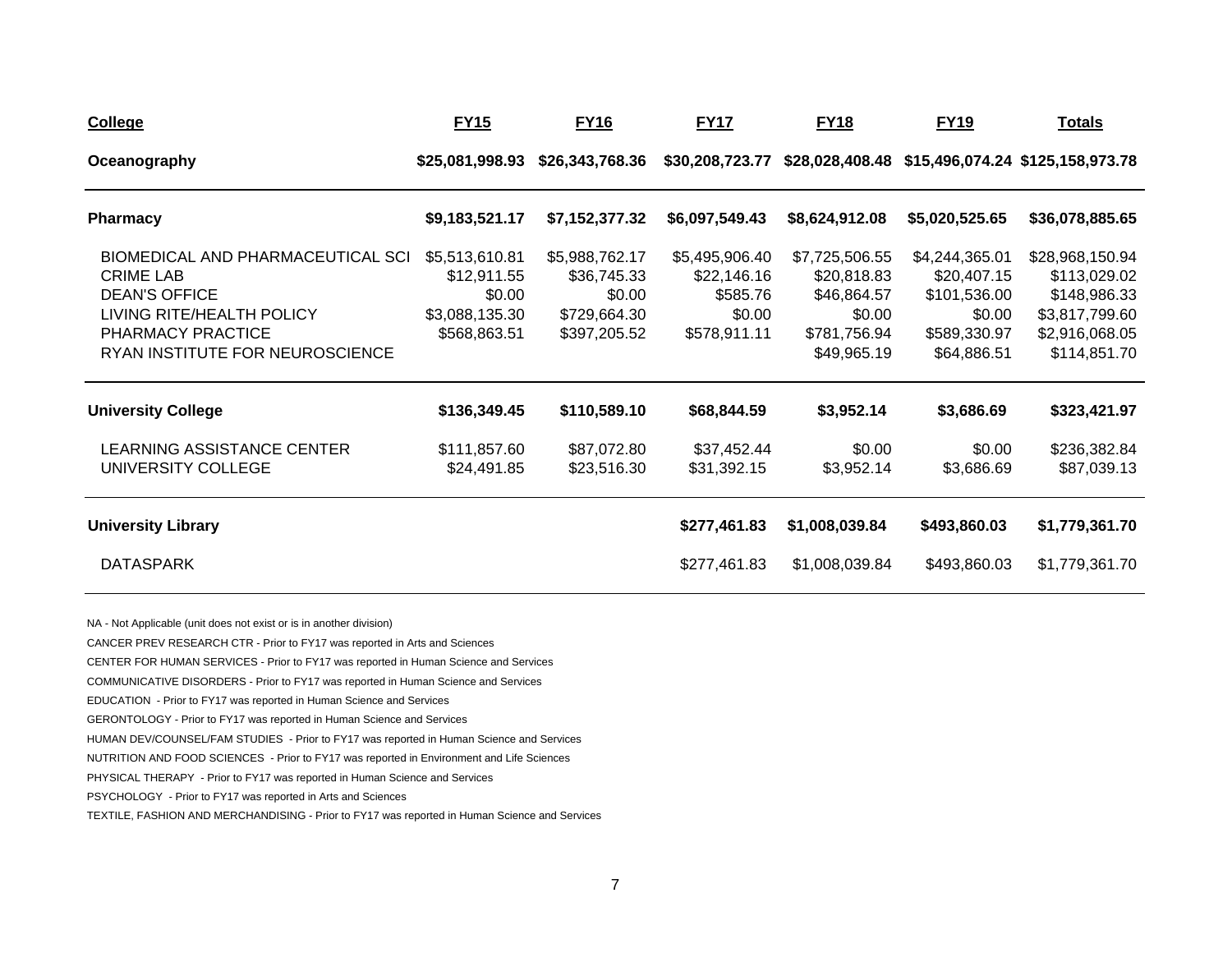### **Table 2b. Expenditures by units within administrative divisions FY15 through December FY19**

| <b>Administrative Unit</b>                                                                                  | <b>FY15</b>                                    | <b>FY16</b>                                     | <b>FY17</b>                                     | <b>FY18</b>                                   | <b>FY19</b>                               | <b>Totals</b>                                                      |
|-------------------------------------------------------------------------------------------------------------|------------------------------------------------|-------------------------------------------------|-------------------------------------------------|-----------------------------------------------|-------------------------------------------|--------------------------------------------------------------------|
| <b>President's Office</b>                                                                                   | \$0.00                                         | \$0.00                                          | \$0.00                                          | \$0.00                                        | \$6,000.48                                | \$6,000.48                                                         |
| <b>WOMENS CENTER</b>                                                                                        |                                                |                                                 |                                                 |                                               | \$6,000.48                                | \$6,000.48                                                         |
| <b>Provost</b>                                                                                              | \$128,879.86                                   | \$177,421.52                                    | \$223,159.78                                    | \$60,861.18                                   | \$10,635.68                               | \$600,958.02                                                       |
| <b>ADVANCE OFFICE</b><br><b>LABOR RESEARCH CENTER</b><br>NETWORK AND TELECOMMUNICATIONS S<br><b>PROVOST</b> | \$0.00<br>\$71,623.55<br>\$0.00<br>\$57,256.31 | \$0.00<br>\$152,338.02<br>\$0.00<br>\$25,083.50 | \$0.00<br>\$159,806.03<br>\$0.00<br>\$63,353.75 | \$0.00<br>\$873.02<br>\$0.00<br>\$59,988.16   | \$0.00<br>\$10,635.68<br>\$0.00<br>\$0.00 | \$0.00<br>\$395,276.30<br>\$0.00<br>\$205,681.72                   |
| <b>VP, Administration</b>                                                                                   | \$1,528.53                                     | \$505,794.19                                    | \$25,005.88                                     | \$429.35                                      | \$35,169.00                               | \$567,926.95                                                       |
| <b>POLICE</b><br>VICE PRESIDENT FOR ADMINISTRATION                                                          | \$1,528.53                                     | \$505,794.19                                    | \$24,393.00<br>\$612.88                         | \$0.00<br>\$429.35                            | \$0.00<br>\$35,169.00                     | \$24,393.00<br>\$543,533.95                                        |
| VP, Research & Economic Development                                                                         | \$5,421,523.73                                 | \$4,556,914.39                                  | \$3,463,066.99                                  |                                               |                                           | \$3,462,796.73 \$3,074,320.80 \$19,978,622.64                      |
| <b>RESEARCH</b><br>SMALL BUSINESS DEVELOPMENT CTR<br><b>TRANSPORTATION CENTER</b>                           | \$4,016,710.46<br>\$482,208.58<br>\$922,604.69 | \$3,263,219.72<br>\$552,502.12<br>\$741,192.55  | \$2,459,172.55<br>\$655,960.20<br>\$347,934.24  | \$2,697,863.08<br>\$666,484.08<br>\$98,449.57 | \$416,252.43<br>\$14,577.81               | \$2,643,490.56 \$15,080,456.38<br>\$2,773,407.41<br>\$2,124,758.86 |
| <b>VP, Student Affairs</b>                                                                                  | \$265,077.72                                   | \$258,567.89                                    | \$58,107.97                                     | \$3,358.63                                    | \$0.00                                    | \$585,112.21                                                       |
| <b>STUDENT LIFE</b><br><b>TALENT DEVELOPMENT</b>                                                            | \$43,734.86<br>\$221,342.86                    | \$70,097.18<br>\$188,470.71                     | \$26,839.96<br>\$31,268.01                      | \$3,358.63<br>\$0.00                          | \$0.00<br>\$0.00                          | \$144,030.63<br>\$441,081.58                                       |

NA - Not Applicable (unit does not exist or is in another division)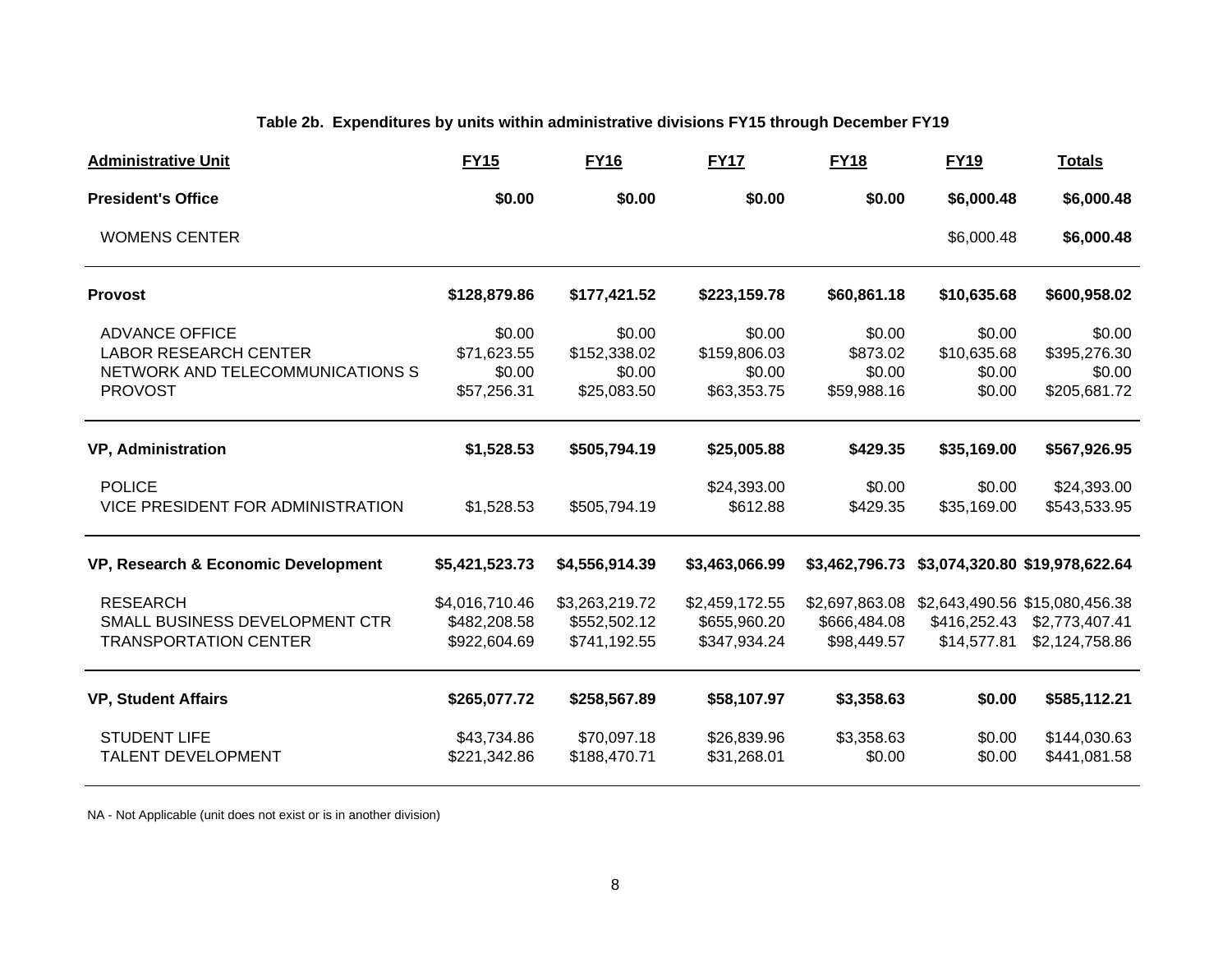|              | <b>FY15</b>             |                 | <b>FY16</b>             |                 |  |  |
|--------------|-------------------------|-----------------|-------------------------|-----------------|--|--|
|              | <b>F&amp;A Received</b> |                 | <b>F&amp;A Received</b> |                 |  |  |
| <b>Month</b> | Amount                  | Cum. Amt.       | Amount                  | Cum. Amt.       |  |  |
| July         | \$424,524.88            | \$424,524.88    | \$794,479.97            | \$794,479.97    |  |  |
| August       | \$1,857,212.47          | \$2,281,737.35  | \$1,244,998.02          | \$2,039,477.99  |  |  |
| September    | \$1,058,712.33          | \$3,340,449.68  | \$952,612.43            | \$2,992,090.42  |  |  |
| October      | \$1,007,370.39          | \$4,347,820.07  | \$985,306.29            | \$3,977,396.71  |  |  |
| November     | \$909,160.45            | \$5,256,980.52  | \$905,788.85            | \$4,883,185.56  |  |  |
| December     | \$1,134,014.29          | \$6,390,994.81  | \$1,099,033.71          | \$5,982,219.27  |  |  |
| January      | \$1,056,405.74          | \$7,447,400.55  | \$802,787.04            | \$6,785,006.31  |  |  |
| February     | \$767,396.91            | \$8,214,797.46  | \$771,107.68            | \$7,556,113.99  |  |  |
| March        | \$832,052.94            | \$9,046,850.40  | \$944,569.71            | \$8,500,683.70  |  |  |
| April        | \$806,422.78            | \$9,853,273.18  | \$857,629.17            | \$9,358,312.87  |  |  |
| May          | \$903,798.39            | \$10,757,071.57 | \$782,445.26            | \$10,140,758.13 |  |  |
| June         | \$2,575,372.09          | \$13,332,443.66 | \$2,878,820.99          | \$13,019,579.12 |  |  |
|              |                         |                 |                         |                 |  |  |
| Total        | \$13,332,443.66         | \$13,332,443.66 | \$13,019,579.12         | \$13,019,579.12 |  |  |

**Table 3. Facilities and Administrative Funds received FY15 through December FY19**

|           | <b>FY17</b>             |                 |                 | <b>FY18</b>             | <b>FY19</b>             |                |  |
|-----------|-------------------------|-----------------|-----------------|-------------------------|-------------------------|----------------|--|
|           | <b>F&amp;A Received</b> |                 |                 | <b>F&amp;A Received</b> | <b>F&amp;A Received</b> |                |  |
| Month     | Amount                  | Cum. Amt.       | Amount          | Cum. Amt.               | Amount                  | Cum. Amt.      |  |
| July      | \$1,083,091.00          | \$1,083,091.00  | \$928,258.07    | \$928,258.07            | \$1,125,292.55          | \$1,125,292.55 |  |
| August    | \$1,478,739.21          | \$2,561,830.21  | \$1,404,131.31  | \$2,332,389.38          | \$1,641,860.64          | \$2,767,153.19 |  |
| September | \$1,033,228.14          | \$3,595,058.35  | \$1,111,453.02  | \$3,443,842.40          | \$1,288,652.38          | \$4,055,805.57 |  |
| October   | \$1,017,109.21          | \$4,612,167.56  | \$1,019,514.74  | \$4,463,357.14          | \$1,291,922.13          | \$5,347,727.70 |  |
| November  | \$947,393.06            | \$5,559,560.62  | \$1,057,523.99  | \$5,520,881.13          | \$1,572,090.32          | \$6,919,818.02 |  |
| December  | \$1,263,340.79          | \$6,822,901.41  | \$1,230,904.96  | \$6,751,786.09          | \$1,092,978.90          | \$8,012,796.92 |  |
| January   | \$863,943.31            | \$7,686,844.72  | \$1,027,568.60  | \$7,779,354.69          |                         |                |  |
| February  | \$902,096.99            | \$8,588,941.71  | \$937,986.32    | \$8,717,341.01          |                         |                |  |
| March     | \$909,789.89            | \$9,498,731.60  | \$1,167,827.13  | \$9,885,168.14          |                         |                |  |
| April     | \$954,373.16            | \$10,453,104.76 | \$1,243,612.34  | \$11,128,780.48         |                         |                |  |
| May       | \$1,142,214.02          | \$11,595,318.78 | \$1,257,045.52  | \$12,385,826.00         |                         |                |  |
| June      | \$2,749,580.13          | \$14,344,898.91 | \$3,314,567.03  | \$15,700,393.03         |                         |                |  |
|           |                         |                 |                 |                         |                         |                |  |
| Total     | \$14,344,898.91         | \$14,344,898.91 | \$15,700,393.03 | \$15,700,393.03         | \$8,012,796.92          | \$8,012,796.92 |  |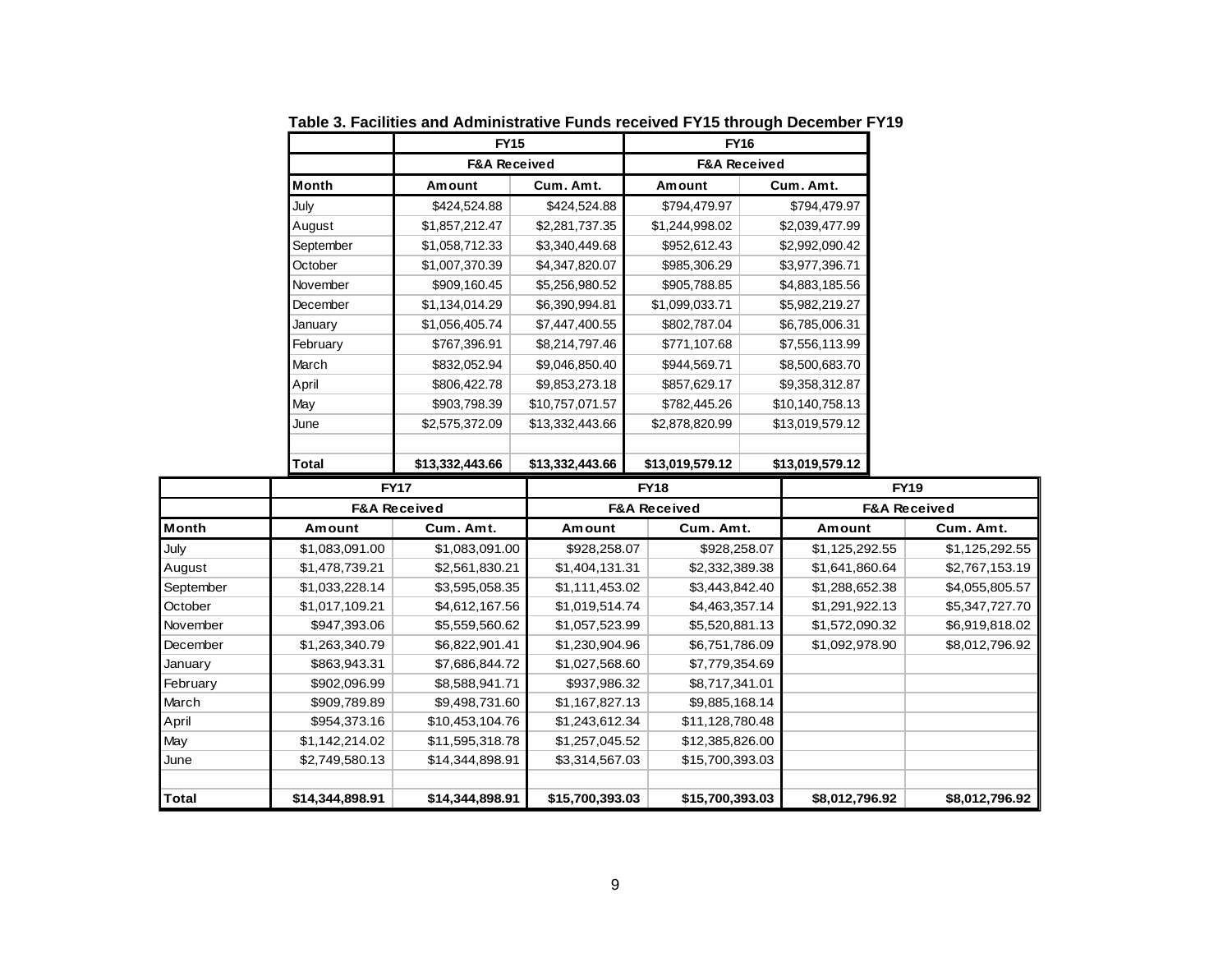

**Figure 3. Cumulative totals of Facilities and Administrative Funds received FY15 through December FY19**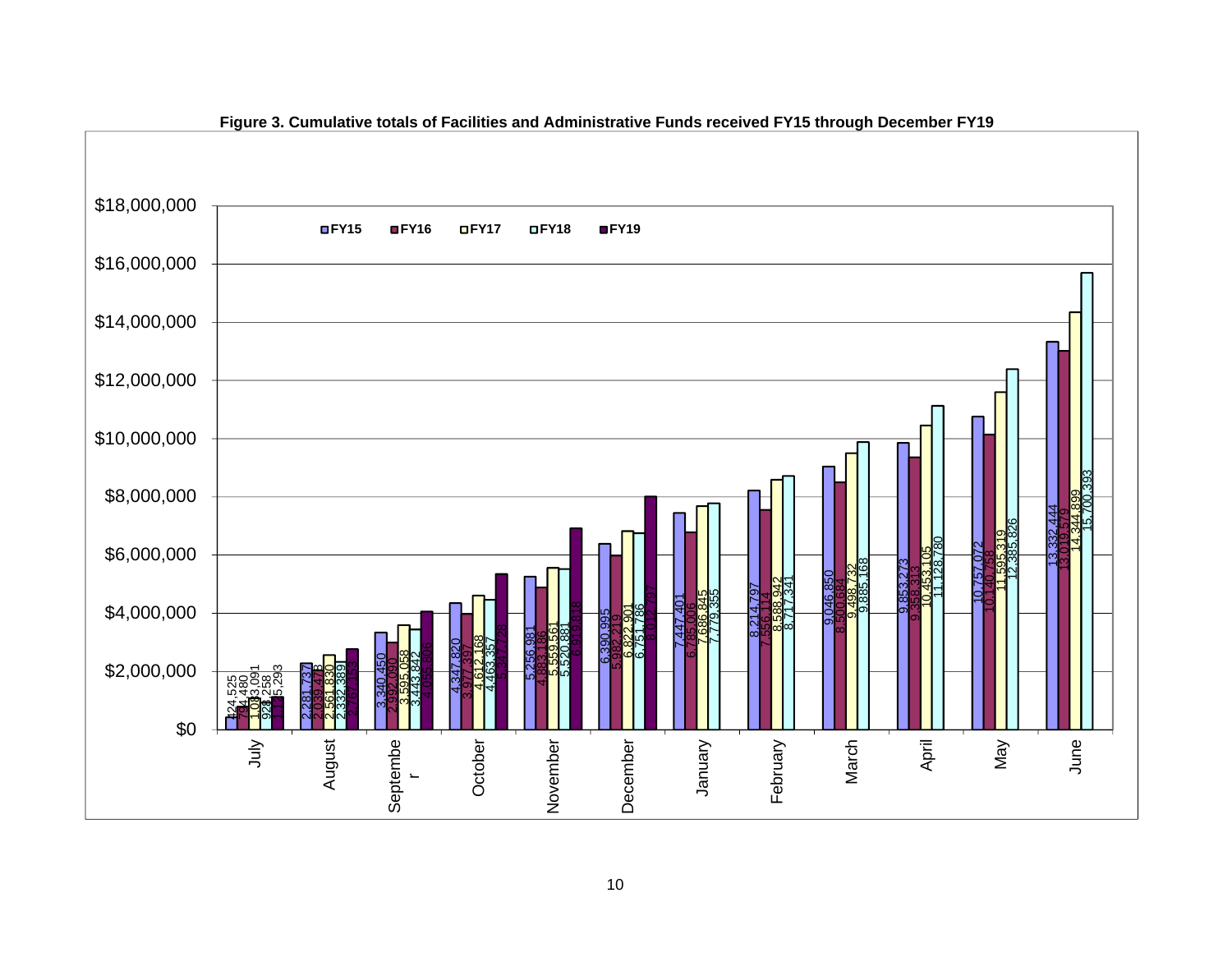**Table 4. Summary of Facilities & Administrative Funds received by administrative & academic units FY15 through December FY19**

| Administrative                         | <b>FY15</b>    | <b>FY16</b>    | <b>FY17</b>    | <b>FY18</b>    | <b>FY19</b>    | <b>Totals</b>   |
|----------------------------------------|----------------|----------------|----------------|----------------|----------------|-----------------|
| PRESIDENT'S OFFICE                     | \$0.00         | \$0.00         | \$0.00         | \$0.00         | \$444.48       | \$444.48        |
| <b>PROVOST</b>                         | \$13,276.90    | \$29,957.62    | \$0.00         | \$0.00         | \$0.00         | \$43,234.52     |
| VP, ADMINISTRATION                     | \$0.00         | \$0.00         | \$0.00         | \$0.00         | \$7,033.80     | \$7,033.80      |
| VP, RESEARCH & ECONOMIC DEV            | \$795,046.26   | \$933,222.92   | \$798,347.06   | \$787,660.86   | \$498,724.45   | \$3,813,001.55  |
| <b>VP, STUDENT AFFAIRS</b>             | \$8,746.99     | \$14,019.57    | \$5,368.11     | \$671.72       | \$0.00         | \$28,806.39     |
| Academic                               |                |                |                |                |                |                 |
| ARTS & SCIENCES                        | \$1,278,720.56 | \$1,227,929.00 | \$1,223,243.80 | \$1,088,169.49 | \$498,693.28   | \$5,316,756.13  |
| <b>BUSINESS ADMINISTRATION</b>         | \$13,131.52    | \$1,406.08     | \$41,209.74    | \$20,164.19    | \$20,671.06    | \$96,582.59     |
| EDUCATION AND PROF STUDIES             | \$103,640.75   | \$75,652.80    | \$71,965.55    | \$95,964.40    | \$37,923.29    | \$385,146.79    |
| <b>ENGINEERING</b>                     | \$1,245,448.54 | \$1,282,467.53 | \$1,503,201.17 | \$1,573,014.03 | \$809,330.12   | \$6,413,461.39  |
| <b>ENVIRONMENT &amp; LIFE SCIENCES</b> | \$2,681,320.28 | \$2,861,845.32 | \$3,007,885.69 | \$3,244,931.43 | \$1,269,423.18 | \$13,065,405.90 |
| <b>GRADUATE SCHOOL</b>                 | \$0.00         | \$0.00         | \$0.00         | \$0.00         | \$0.00         | \$0.00          |
| <b>HEALTH SCIENCES</b>                 | \$953,742.25   | \$751,151.64   | \$922,248.33   | \$1,054,857.63 | \$505,797.30   | \$4,187,797.15  |
| <b>HUMAN SCIENCE &amp; SERVICES</b>    | \$9,227.23     | \$2,015.89 NA  |                | NA.            | <b>NA</b>      | \$11,243.12     |
| ACADEMIC HEALTH COLLOBORATIVE          |                |                | \$19,445.82    | \$187,337.03   | \$152,761.86   |                 |
| <b>NURSING</b>                         | \$61,694.68    | \$59,779.26    | \$91,658.07    | \$147,153.71   | \$59,714.33    | \$420,000.05    |
| <b>OCEANOGRAPHY</b>                    | \$4,686,115.88 | \$4,513,163.18 | \$5,421,804.60 | \$5,483,575.68 | \$2,906,925.07 | \$23,011,584.41 |
| <b>PHARMACY</b>                        | \$1,482,331.82 | \$1,266,968.31 | \$1,206,751.71 | \$1,868,338.32 | \$1,154,027.96 | \$6,978,418.12  |
| UNIVERSITY COLLEGE                     | \$0.00         | \$0.00         | \$0.00         | \$0.00         | \$0.00         | \$0.00          |
| UNIVERSITY LIBRARY                     |                |                | \$31,769.26    | \$148,554.54   | \$91,326.74    | \$271,650.54    |

**Totals \$13,332,443.66 \$13,019,579.12 \$14,344,898.91 \$15,700,393.03 \$8,012,796.92 \$64,050,566.93**

NA - Not Applicable (unit did not exist or was in another division)

CANCER PREV RESEARCH CTR - Prior to FY17 was reported in Arts and Sciences

CENTER FOR HUMAN SERVICES - Prior to FY17 was reported in Human Science and Services

EDUCATION - Prior to FY17 was reported in Human Science and Services

GERONTOLOGY - Prior to FY17 was reported in Human Science and Services

HUMAN DEV/COUNSEL/FAM STUDIES - Prior to FY17 was reported in Human Science and Services

NUTRITION AND FOOD SCIENCES - Prior to FY17 was reported in Environment and Life Sciences

PHYSICAL THERAPY - Prior to FY17 was reported in Human Science and Services

PSYCHOLOGY - Prior to FY17was reported in Arts and Sciences

TEXTILE, FASHION AND MERCHANDISING - Prior to FY17 was reported in Human Science and Services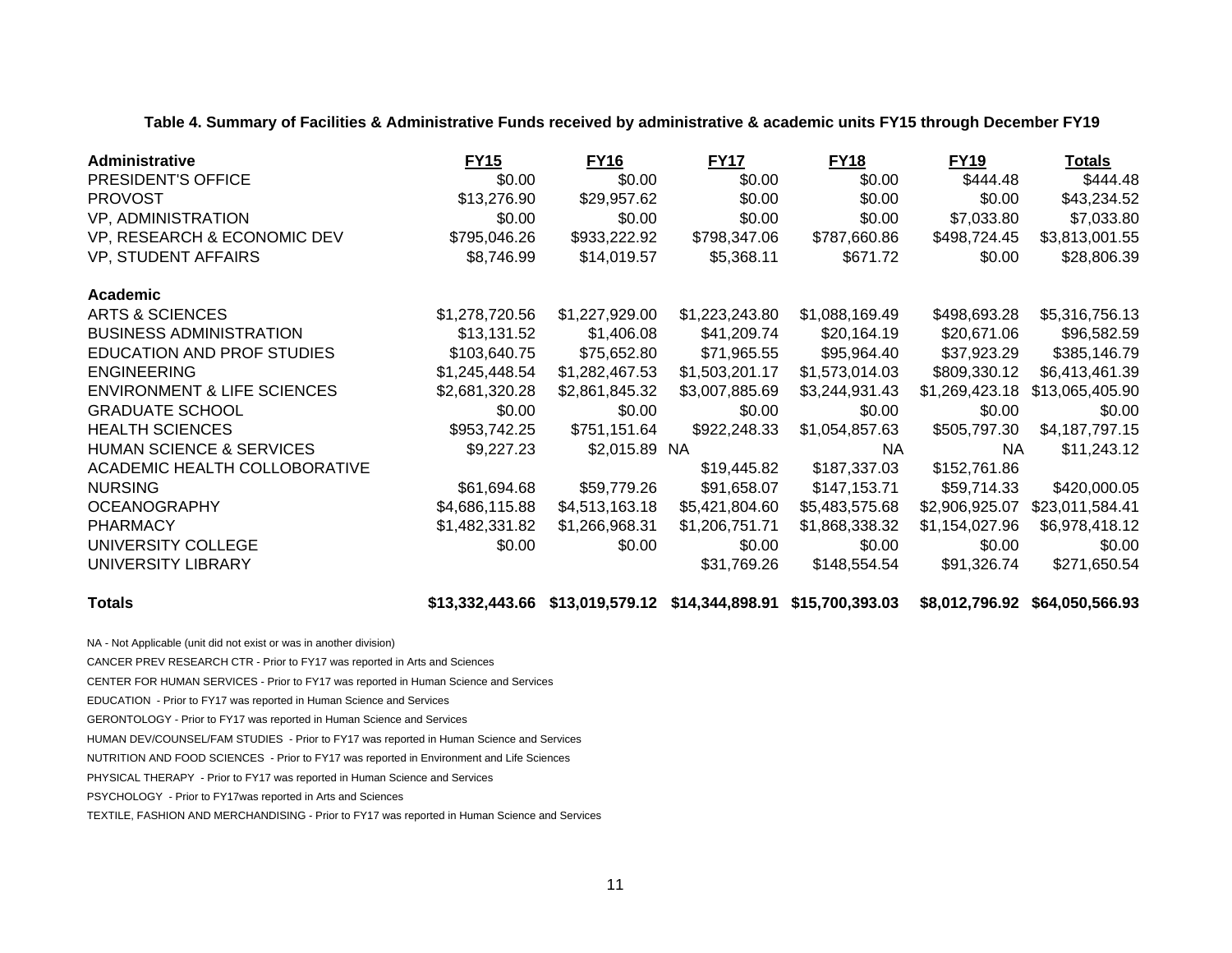**Table 4a. Facilities and Administrative Funds received by departments within colleges FY15 through December FY19**

| <b>College</b>                          | <b>FY15</b>    | <b>FY16</b>    | <b>FY17</b>    | <b>FY18</b>    | <b>FY19</b>  | <b>Totals</b>  |
|-----------------------------------------|----------------|----------------|----------------|----------------|--------------|----------------|
| <b>Arts and Sciences</b>                | \$1,278,720.56 | \$1,227,929.00 | \$1,223,243.80 | \$1,088,169.49 | \$498,693.28 | \$5,316,756.13 |
| <b>ART</b>                              | \$0.00         | \$0.00         | \$0.00         | \$0.00         | \$0.00       | \$0.00         |
| ARCHEOLOGY AND APPLIED HISTORY          | \$2,195.78     | \$2,141.94     | \$3,544.14     | \$1,019.03     | \$0.00       | \$8,900.89     |
| <b>CHEMISTRY</b>                        | \$855,215.07   | \$761,082.91   | \$745,704.61   | \$575,362.19   | \$260,695.46 | \$3,198,060.24 |
| <b>COMMUNICATION STUDIES</b>            | \$0.00         | \$0.00         | \$0.00         | \$0.00         | \$0.00       | \$0.00         |
| <b>COMPUTER SCIENCE/STATISTICS</b>      | \$88,509.24    | \$162,860.23   | \$198,987.21   | \$241,951.77   | \$117,772.70 | \$810,081.15   |
| <b>DEAN'S OFFICE</b>                    | \$0.00         | \$0.00         | \$0.00         | \$0.00         | \$0.00       | \$0.00         |
| <b>ECONOMICS</b>                        | \$0.00         | \$0.00         | \$0.00         | \$0.00         | \$0.00       | \$0.00         |
| <b>ENGLISH</b>                          |                |                | \$1,648.47     | \$203.37       | \$0.00       | \$1,851.84     |
| FEINSTEIN HUNGER CENTER (DEAN'S OFFICE) | \$101,273.46   | \$94,230.40    | \$95,962.70    | \$93,328.76    | \$45,302.59  | \$430,097.91   |
| <b>HISTORY</b>                          | \$34,041.26    | \$2,619.40     | \$14,104.04    | \$29,327.56    | \$0.00       | \$80,092.26    |
| THE HARRINGTON SCHOOL                   | \$0.00         | \$0.00         | \$101.75       | $-$101.75$     | \$0.00       | \$0.00         |
| <b>LANGUAGES</b>                        | \$21,431.49    | \$17,775.40    | \$21,007.47    | \$24,745.00    | \$14,389.93  | \$99,349.29    |
| <b>LIBRARY AND INFORMATION STUDIES</b>  | \$0.00         | \$39,416.96    | \$31,313.53    | \$20,046.06    | \$1,086.97   | \$91,863.52    |
| <b>MATHEMATICS</b>                      | \$0.00         | \$0.00         | \$0.00         | \$0.00         | \$0.00       | \$0.00         |
| <b>PHYSICS</b>                          | \$176,054.26   | \$116,454.15   | \$89,865.10    | \$75,541.80    | \$34,788.53  | \$492,703.84   |
| POLITICAL SCIENCE                       |                | \$1,680.26     | \$10,443.04    | \$22,421.72    | \$14,839.17  | \$49,384.19    |
| SOCIOLOGY/ANTHROPOLOGY                  | \$0.00         | \$29,667.35    | \$10,561.74    | \$4,323.98     | \$9,817.93   | \$54,371.00    |
| <b>GENDER AND WOMEN'S STUDIES</b>       | \$0.00         | \$0.00         | \$0.00         | \$0.00         | \$0.00       | \$0.00         |
| <b>Business Administration</b>          | \$13,131.52    | \$1,406.08     | \$41,209.74    | \$20,164.19    | \$20,671.06  | \$57,008.76    |
| <b>DEAN'S OFFICE</b>                    | \$9,050.85     | \$0.00         | \$3,061.90     | \$18,607.42    | \$18,543.92  | \$49,264.09    |
| <b>FACULTY - INSTRUCTION</b>            | \$4,080.67     | \$0.00         | \$3,664.00     | \$0.00         | \$0.00       | \$7,744.67     |
| RESEARCH CTR FOR BUSINESS ECONOMICS     | \$0.00         | \$0.00         | \$0.00         | \$0.00         | \$0.00       | \$0.00         |
| TEXTILES, FASHION MERCHANDISING         | \$0.00         | \$1,406.08     | \$3,522.64     | \$1,382.16     | \$0.00       | \$6,310.88     |
| LABOR AND INDUSTRIAL RELATIONS          |                |                | \$30,961.20    | \$174.61       | \$2,127.14   | \$33,262.95    |

NA - Not Applicable (department did not exist of was in another college)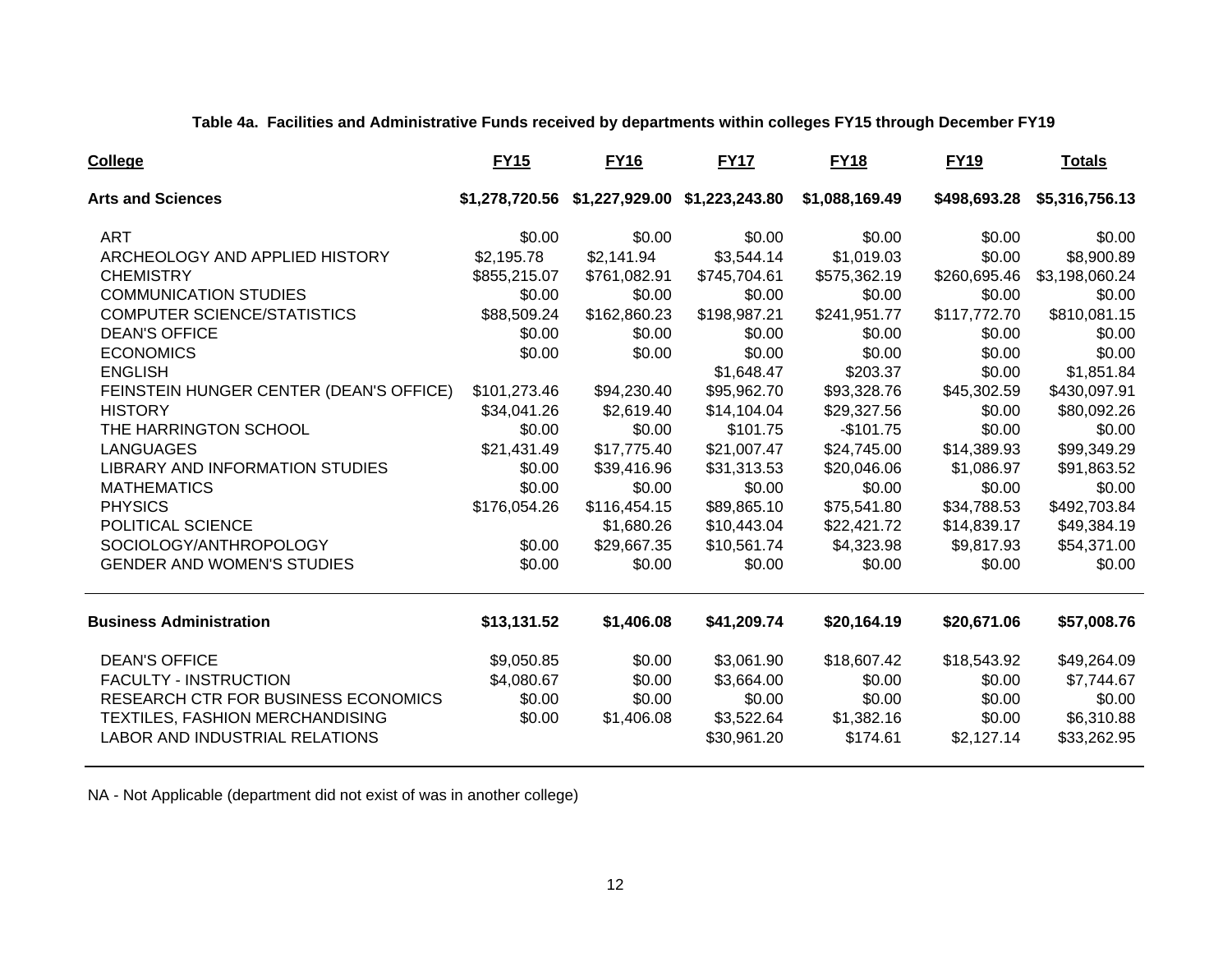| <b>College</b>                               | <b>FY15</b>    | <b>FY16</b>                   | <b>FY17</b>    | <b>FY18</b>    | <b>FY19</b>  | <b>Totals</b>                  |
|----------------------------------------------|----------------|-------------------------------|----------------|----------------|--------------|--------------------------------|
| <b>College of Education and Prof Studies</b> | \$103,640.75   | \$75,652.80                   | \$71,965.55    | \$95,964.40    | \$37,923.29  | \$385,146.79                   |
| BIOTECH MANUFACTURING PVD COHORT             |                |                               |                | \$6,207.38     | \$2,586.14   | \$8,793.52                     |
| CENTER FOR HUMAN SERVICES                    | \$82,218.07    | \$55,421.65                   | \$39,006.37    | \$5,483.08     | \$0.00       | \$182,129.17                   |
| <b>CEPS STRATEGIC INITIATIVES</b>            |                |                               |                | \$20,878.47    | \$14,328.22  | \$35,206.69                    |
| SCHOOL OF EDUCATION                          | \$21,422.68    | \$20,231.15                   | \$32,959.18    | \$63,395.47    | \$21,008.93  | \$159,017.41                   |
| <b>Engineering</b>                           | \$1,245,448.54 | \$1,282,467.53                | \$1,503,201.17 | \$1,573,014.03 | \$809,330.12 | \$6,413,461.39                 |
| <b>CHEMICAL ENGINEERING</b>                  | \$225,119.12   | \$178,630.00                  | \$166,135.19   | \$211,906.85   | \$60,454.09  | \$842,245.25                   |
| CIVIL/ENVIRONMENTAL ENGINEERING              | \$90,436.52    | \$104,414.21                  | \$121,714.35   | \$99,578.36    | \$62,845.78  | \$478,989.22                   |
| <b>COEUT</b>                                 |                |                               |                | \$16,562.49    | \$0.00       | \$16,562.49                    |
| <b>DEAN'S OFFICE</b>                         | \$15,061.69    | \$13,391.17                   | \$9,490.16     | \$16,572.85    | \$5,694.58   | \$60,210.45                    |
| <b>ELECTRICAL ENGINEERING</b>                | \$337,233.57   | \$384,568.15                  | \$434,418.56   | \$547,715.57   | \$339,578.25 | \$2,043,514.10                 |
| INTERNATIONAL ENGINEERING PRORAM             |                |                               | \$83.20        | \$530.93       | \$0.00       | \$614.13                       |
| MECHANICAL AND INDUSTRIAL SYSTEMS EGR        | \$231,899.60   | \$273,071.47                  | \$360,503.22   | \$293,988.80   | \$165,530.08 | \$1,324,993.17                 |
| <b>OCEAN ENGINEERING</b>                     | \$345,698.04   | \$328,392.53                  | \$410,856.49   | \$386,158.18   | \$175,227.34 | \$1,646,332.58                 |
| <b>Environment &amp; Life Sciences</b>       | \$2,681,320.28 | \$2,861,845.32 \$3,007,885.69 |                | \$3,244,931.43 |              | \$1,269,423.18 \$13,065,405.90 |
| AGRICULTURAL EXPERIMENT STATION              | \$0.00         | \$0.00                        | \$0.00         | \$0.00         | \$0.00       | \$0.00                         |
| <b>BIOLOGICAL SCIENCES</b>                   | \$197,346.02   | \$100,194.15                  | \$63,414.77    | \$55,739.03    | \$3,092.61   | \$419,786.58                   |
| CELL AND MOLECULAR BIOLOGY                   | \$995,809.40   | \$157,784.28                  | \$15,490.14    | \$0.00         | \$0.00       | \$1,169,083.82                 |
| <b>CELLS ACADEMIC UNIT 1</b>                 | \$308,312.26   | \$587,334.30                  | \$561,945.81   | \$560,486.29   | \$223,287.75 | \$2,241,366.41                 |
| <b>CELLS ACADEMIC UNIT 2</b>                 | \$247,770.97   | \$508,897.59                  | \$728,902.81   | \$931,317.19   | \$393,574.43 | \$2,810,462.99                 |
| <b>CELLS ACADEMIC UNIT 3</b>                 | \$174,463.73   | \$1,091,383.95                | \$1,365,689.38 | \$1,558,536.59 | \$582,813.78 | \$4,772,887.43                 |
| COMMUNITY PLANNING/AREA DEVEL                | \$0.00         | \$0.00                        | \$0.00         | \$0.00         | \$0.00       | \$0.00                         |
| <b>COOPERATIVE EXTENSION</b>                 | \$29,604.83    | \$4,000.95                    | \$0.00         | \$0.00         | \$0.00       | \$33,605.78                    |
| <b>DEAN'S OFFICE</b>                         | \$38,134.63    | \$11,125.42                   | (\$2,021.66)   | \$0.00         | \$0.00       | \$47,238.39                    |
| ENV & NAT RESOURCE ECONOMICS                 | \$20,841.87    | \$2,026.69                    | \$0.00         | \$0.00         | \$0.00       | \$22,868.56                    |
| FISHERIES, ANIMAL & VET SCIENCE              | \$93,117.73    | \$22,106.89                   | \$22,730.17    | \$26,014.72    | \$7,859.07   | \$171,828.58                   |
| <b>GEOSCIENCES</b>                           | \$90,210.35    | \$86,568.38                   | \$67,419.85    | \$1,320.58     | \$33.53      | \$245,552.69                   |
| <b>MARINE AFFAIRS</b>                        | \$46,086.37    | \$25,095.36                   | \$9,167.81     | \$0.00         | \$0.00       | \$80,349.54                    |
| NATURAL RESOURCES SCIENCE                    | \$331,816.79   | \$270,465.10                  | \$175,216.30   | \$111,517.03   | \$58,762.01  | \$947,777.23                   |
| PLANT SCIENCE                                | \$107,805.33   | (\$5,137.74)                  | (\$69.69)      | \$0.00         | \$0.00       | \$102,597.90                   |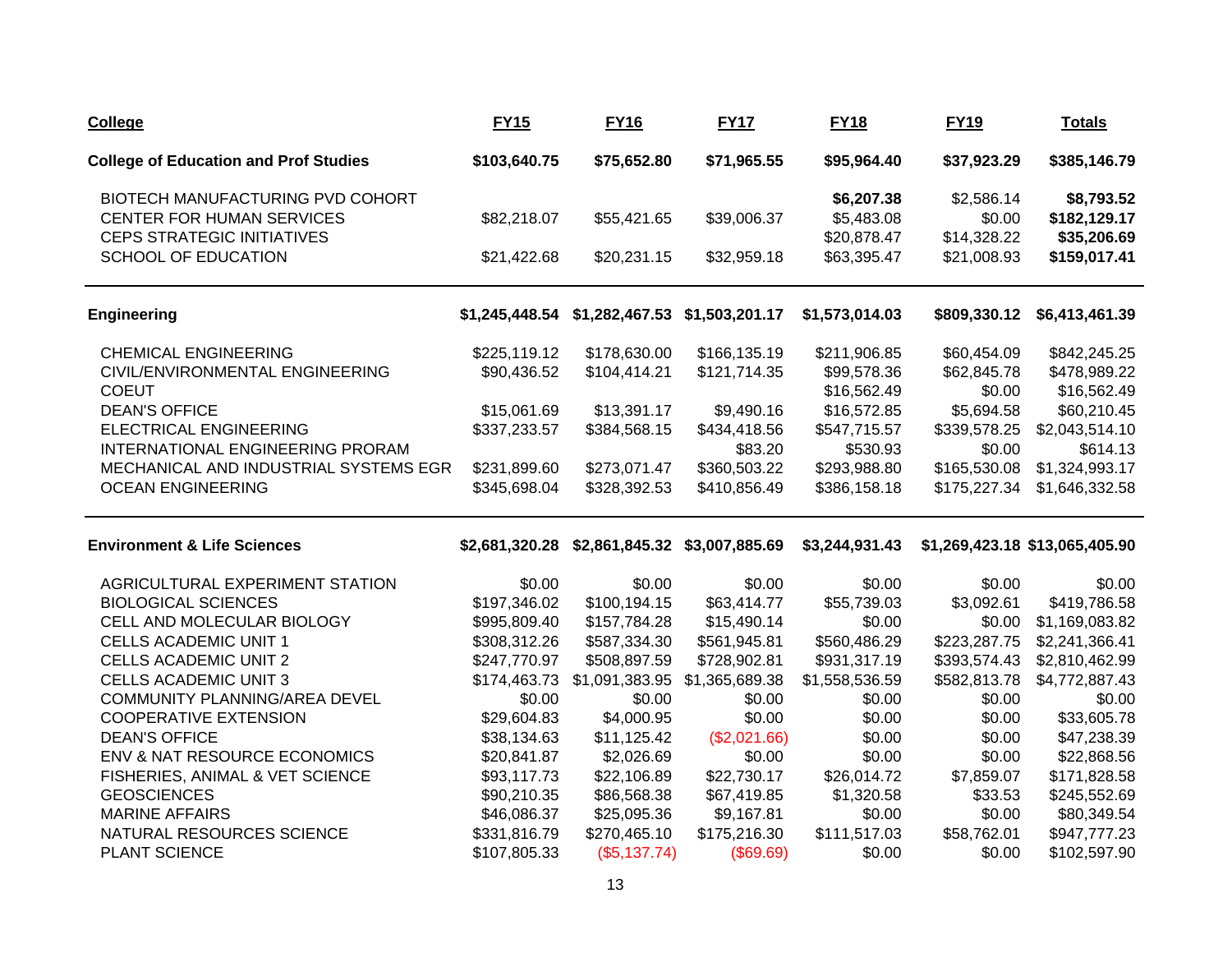| <b>College</b>                                                       | <b>FY15</b>  | <b>FY16</b>   | <b>FY17</b>                                  | <b>FY18</b>    | <b>FY19</b>                | <b>Totals</b>                  |
|----------------------------------------------------------------------|--------------|---------------|----------------------------------------------|----------------|----------------------------|--------------------------------|
| <b>Academic Health Collaborative</b>                                 | \$0.00       | \$0.00        | \$19,445.82                                  | \$187,337.03   | \$152,761.86               | \$359,544.71                   |
| <b>IIHI ADMINISTRATION</b>                                           |              |               | \$19,445.82                                  | \$187,337.03   | \$152,761.86               | \$152,761.86                   |
| <b>Health Sciences</b>                                               | \$953,742.25 | \$751,151.64  | \$922,248.33                                 | \$1,054,857.63 | \$505,797.30               | \$4,187,797.15                 |
| <b>CANCER PREVENTION RESEARCH CTR</b><br><b>DEAN HEALTH SCIENCES</b> | \$774,422.65 | \$619,326.68  | \$607,113.50                                 | \$593,759.49   | \$177,539.83<br>\$6,971.84 | \$2,772,162.15<br>\$6,971.84   |
| <b>PSYCHOLOGY</b>                                                    | \$42,945.20  | \$46,290.84   | \$44,794.02                                  | \$84,146.75    | \$54,757.70                | \$272,934.51                   |
| HUMAN DEVELOPMENT & FAMILY STUDIES                                   | \$5,936.39   | \$5,123.64    | \$5,309.33                                   | \$5,221.09     | \$3,883.51                 | \$25,473.96                    |
| PHYSICAL THERAPY                                                     | \$28,254.29  | \$39,679.31   | \$42,498.91                                  | \$35,921.45    | \$15,937.00                | \$162,290.96                   |
| <b>GERONTOLOGY</b>                                                   | \$27,039.60  | \$30,566.25   | \$48,077.61                                  | \$57,848.91    | \$66,998.25                | \$230,530.62                   |
| NUTRITION AND FOOD SCIENCE                                           | \$75,144.12  | \$10,164.92   | \$174,454.96                                 | \$277,959.94   | \$172,302.91               | \$710,026.85                   |
| <b>KINESIOLOGY</b>                                                   |              |               |                                              |                | \$7,406.26                 | \$7,406.26                     |
| <b>Human Science &amp; Services</b>                                  | \$9,227.23   | \$2,015.89 NA |                                              | <b>NA</b>      | <b>NA</b>                  | \$11,243.12                    |
| <b>COMMUNICATIVE DISORDERS</b>                                       | \$0.00       | \$0.00        |                                              |                |                            | \$0.00                         |
| <b>DEAN'S OFFICE</b>                                                 | \$9,227.23   | \$2,015.89    |                                              |                |                            | \$11,243.12                    |
| <b>KINESIOLOGY</b>                                                   | \$0.00       | \$0.00        |                                              |                |                            | \$0.00                         |
| <b>Nursing</b>                                                       | \$61,694.68  | \$59,779.26   | \$91,658.07                                  | \$147,153.71   | \$59,714.33                | \$420,000.05                   |
| Oceanography                                                         |              |               | \$4,686,115.88 \$4,513,163.18 \$5,421,804.60 | \$5,483,575.68 |                            | \$2,906,925.07 \$23,011,584.41 |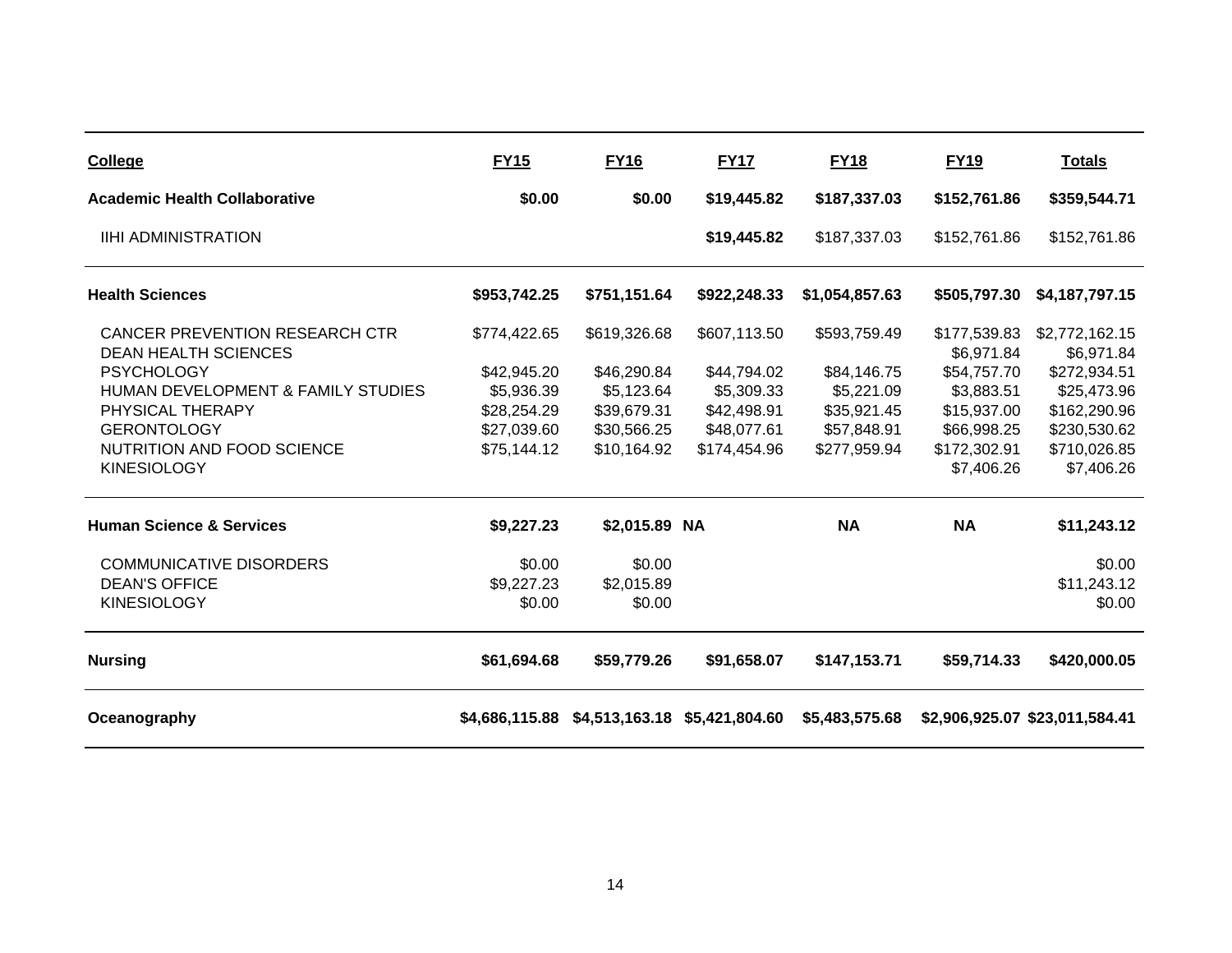| <b>College</b>                                                                                                                                                | <b>FY15</b>                           | <b>FY16</b>                                            | <b>FY17</b>                                          | <b>FY18</b>                                                           | <b>FY19</b>                                                         | <u>Totals</u>                                                                |
|---------------------------------------------------------------------------------------------------------------------------------------------------------------|---------------------------------------|--------------------------------------------------------|------------------------------------------------------|-----------------------------------------------------------------------|---------------------------------------------------------------------|------------------------------------------------------------------------------|
| <b>Pharmacy</b>                                                                                                                                               | \$1,482,331.82                        | \$1,266,968.31                                         | \$1,206,751.71                                       | \$1,868,338.32                                                        | \$1,154,027.96                                                      | \$6,978,418.12                                                               |
| BIOMEDICAL AND PHARMACEUTICAL SCIENCE \$1,116,818.65<br><b>DEAN'S OFFICE</b><br>LIVING RITE/HEALTH POLICY<br>PHARMACY PRACTICE<br>RYAN INSTITUTE NEUROSCIENCE | \$0.00<br>\$282,943.05<br>\$82,570.12 | \$1,134,900.24<br>\$0.00<br>\$63,927.01<br>\$68,141.06 | \$1,079,657.02<br>\$204.16<br>\$0.00<br>\$126,890.53 | \$1,639,431.32<br>\$16,333.92<br>\$0.00<br>\$202,579.85<br>\$9,993.23 | \$956,477.05<br>\$35,388.86<br>\$0.00<br>\$156,283.89<br>\$5,878.16 | \$5,927,284.28<br>\$51,926.94<br>\$346,870.06<br>\$636,465.45<br>\$15,871.39 |
| <b>College</b>                                                                                                                                                | <b>FY15</b>                           | <b>FY16</b>                                            | <b>FY17</b>                                          | <b>FY18</b>                                                           | <b>FY19</b>                                                         | <u>Totals</u>                                                                |
| <b>University College</b>                                                                                                                                     | \$0.00                                | \$0.00                                                 | \$0.00                                               | \$0.00                                                                | \$0.00                                                              | \$0.00                                                                       |
| <b>LEARNING ASSISTANCE CENTER</b><br>UNIVERSITY COLLEGE                                                                                                       | \$0.00<br>\$0.00                      | \$0.00<br>\$0.00                                       | \$0.00<br>\$0.00                                     | \$0.00<br>\$0.00                                                      | \$0.00<br>\$0.00                                                    | \$0.00<br>\$0.00                                                             |
| <b>University Library</b>                                                                                                                                     |                                       |                                                        | \$31,769.26                                          | \$148,554.54                                                          | \$91,326.74                                                         | \$271,650.54                                                                 |
| <b>DATASPARK</b>                                                                                                                                              |                                       |                                                        | \$31,769.26                                          | \$148,554.54                                                          | \$91,326.74                                                         | \$271,650.54                                                                 |

 NA - NOT APPLICABLE (Unit does not exist) CANCER PREV RESEARCH CTR - Prior to FY17 was reported in Arts and Sciences CENTER FOR HUMAN SERVICES - Prior to FY17 was reported in Human Science and Services SCHOOL OF EDUCATION - Prior to FY17 was reported in Human Science and Services GERONTOLOGY - Prior to FY17 was reported in Human Science and Services HUMAN DEV/COUNSEL/FAM STUDIES - Prior to FY17 was reported in Human Science and Services NUTRITION AND FOOD SCIENCES - Prior to FY17 was reported in Environment and Life Sciences PHYSICAL THERAPY - Prior to FY17 was reported in Human Science and Services PSYCHOLOGY - Prior to FY17 was reported in Arts and Sciences TEXTILE, FASHION AND MERCHANDISING - Prior to FY17 was reported in Human Science and Services